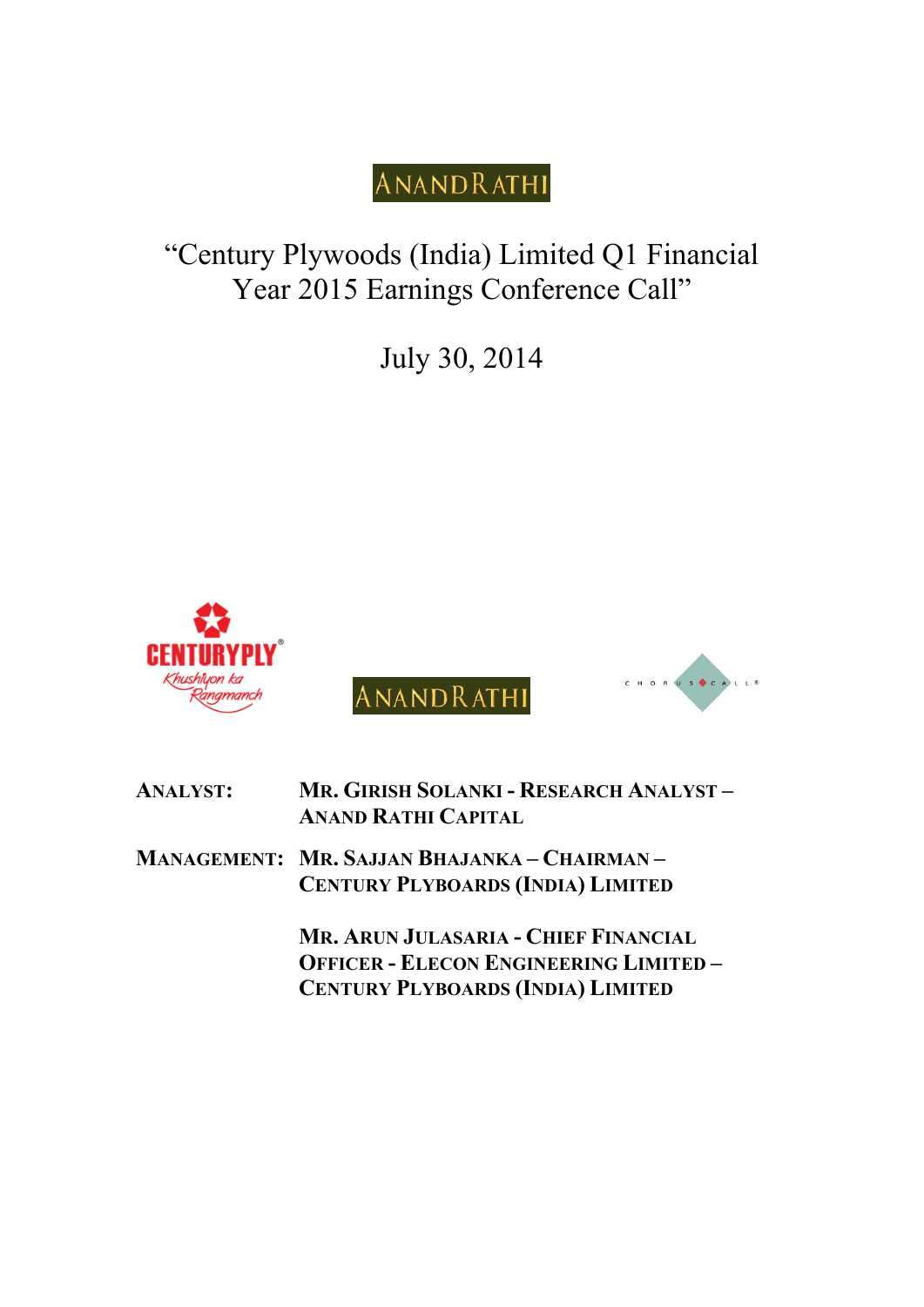- **Moderator**: Ladies and gentlemen good day and welcome to the Century Plyboards Limited Q1 FY 2015 Earnings Conference Call, hosted by Anand Rathi Share and Stock Brokers Limited. As a reminder, all participant lines will be in the listen-only mode and there will be an opportunity for you to ask questions after the presentation concludes. Should you need assistance during the conference call, please signal an operator by pressing "\*" then "0" on your touchtone phone. Please note that this conference is being recorded. I now hand the conference over to Mr. Girish Solanki from Anand Rathi Share and Stock Brokers Limited. Thank you and over to you Mr. Solanki!
- **Girish Solanki**: Thanks a lot. Good afternoon friends. I would like to welcome Mr. Sajjan Bhajanka, the Chairman of Century Ply and the CFO, Mr. Arun Julasaria. Over to you Sir!
- **Sajjan Bhajanka**: Good afternoon friends. I am Sajjan Bhajanka; Chairman of the Company and our CFO, Mr. Arun Julasaria had also joined me in welcoming you. This first quarter results call of Century Plyboards. Our CFO, Mr. Julasaria will take you through the results and business highlights, post which we will be free to answer your queries and questions. Now I request Mr. Arun Julasaria to brief you about the results.
- **Arun Julasaria**: Good afternoon gentlemen. This is our first concall with the investors and I might have met some of you and some of you might not have met us. So I will start with brief introduction about the company and the business, but before this I would like to mention that this concall is just to discuss historical numbers and future plans of the company and hence it should be taken its forward-looking statement. This should not be taken with any recommendation invitation to invest in the company.

Now about the company, we are about 30-year-old company and known to be leader of plywood. All of you might have heard the name, must have heard the name of the Century Ply. We started with Veneer which is an intimated product for making plywood and then turned into an integrated full-fledged plywood company.

 Our revenue mix is near about 75% from plywood, 20% from laminates and balance from Container Freight service operations. We have five manufacturing units in India and one unit in Myanmar, Burma which was earlier called. All our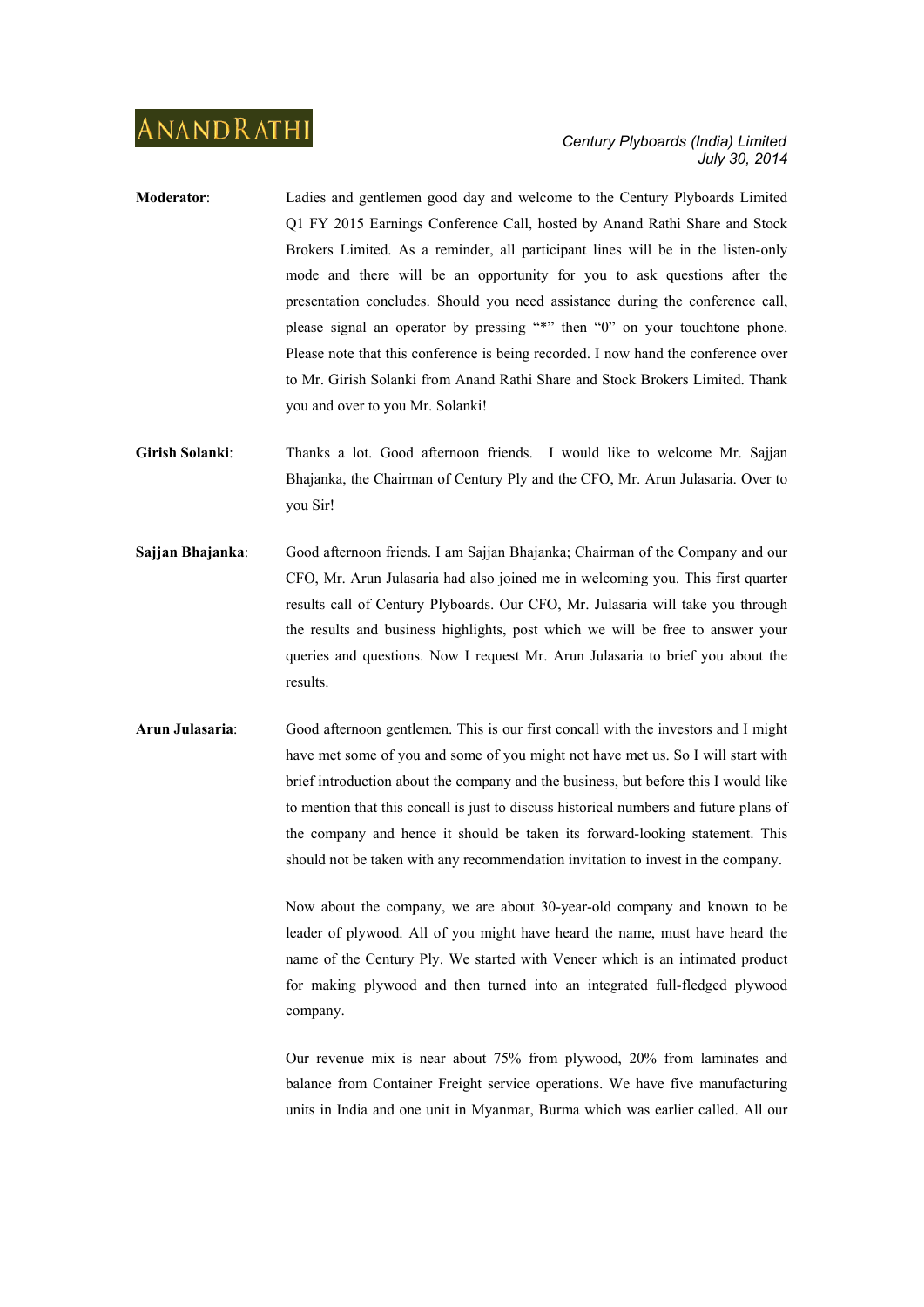units are typically located across all parts of India for maximum logistic advantage and smooth supply chain. Our one unit is located near Calcutta in Eastern part of India, one near Chennai in the Southern part of India, one near Karnal in Haryana in Northern part of India, one near Kandla Port in Western part of India and one near Guwahati in North Eastern part of India, and remaining one in Uttarakhand in Central part of India.

 Our Myanmar factory is more for securing raw material supply although we can make plywood also there. We have a varied distribution network across India. We have 33 marketing officers in almost all major cities of India, each marketing offices have adequate warehousing facility attached to it. We have near about 5000 dealers and sub dealers to sell products to end customers; our major revenue comes from retail sales and hardly 10% from institutional sales.

 We have now capacity to produce near about 210000 cubic meter of plywoods and 4.8 million sheets of laminates. We have augmented our capacity in last two years and now viewed for demand scope which is likely to come for the leaders. Mr. Bhajanka will elaborate.

### **Sajjan Bhajanka**: To tell you brief about plywood market segment, plywood market we estimate near about 15000 Crores although no authentic data is available and out of the 20% is estimated to be unorganized and 30% organized. So out of the 30% organized, half of the organized sales is covered by two national players Century Ply and Green Ply with branded and organized players are region based and confined to one or two states only.

At national level there is almost oligopoly of two players Century and Green but with competition. Industry is regulated and as such there is entry barrier. In last 10 years industry grow such near about 10% but altogether sector growth was 25% plus. For the reasons increased branch awareness, e-governance etc., post GST unorganized sector will have to be at level playing so far taxation structure is concerned and as a result organized sector will grow faster than unorganized sector and mainly that unorganized sector will shrink.

 In laminate we are among top four players but market perceives us number one so far as quality is concerned. We also operate two container freighting stations near Calcutta Port, our old promoters are first gen promoters and our completely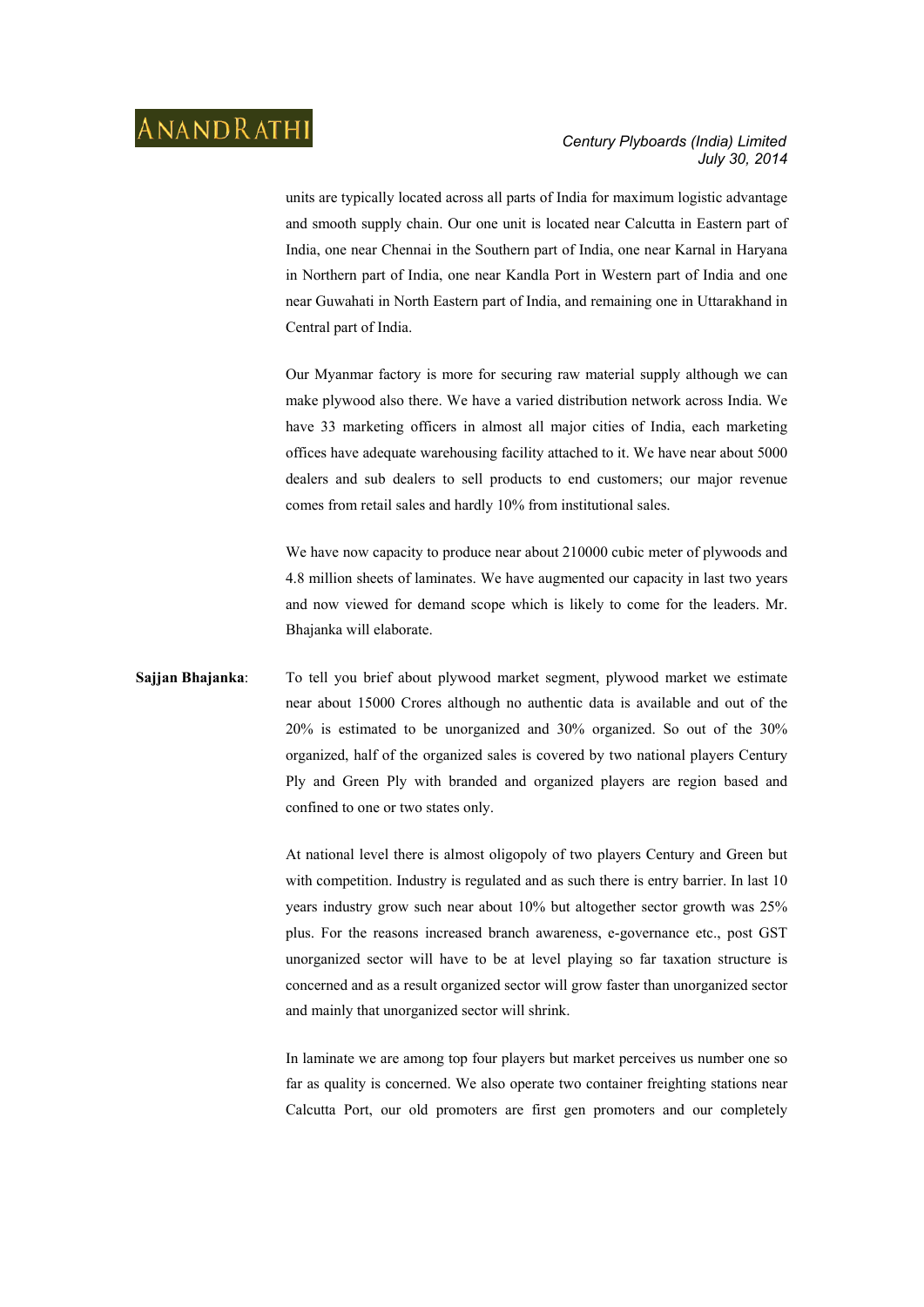involved with our company and our demerged business company Star Ferro and Cement limited. Promoters sold near about 75% of total shareholding of the company.

 On raw material part, the raw material for plywood are timber and chemicals with plywood wood treated with chemicals and glue together with the help of additives for making plywood we required both matured and short cycle timber. Matured timber we import it and short cycle timber is both imported and indigenously available. The raw material for laminating paper and chemicals are partly imported and partly available locally.

 So now I would like to come to the numbers. I will first discuss financial highlights year-on-year that means performance for Q1 FY 2015 compared to Q1 FY 2014. The net sales grew from 283.7 Crores to 362.74 Crores. This net sales includes other operating incomes also and resulting on a growth of near about 28% in total. PBT grew from lowest 5.56 Crores to profit of 30.71 Crores. The PAT grew from loss of 4.21 Crores to profit of 25.72 Crores. Overall EBITDA margin including forex differences grew from 5.5% to 13.4% and revenue which was plywood 76%, laminate 18% and CFS is 4% and balance others.

 Now I would like to inform you about foreign exchange difference in FY 2014 first quarter company booked a segmental foreign exchange loss of 23.99 Crores. In the current quarter there is no foreign exchange loss and rather company has booked from a steep gain of near about 1.80 Crores.

 Now I would like to throw some highlights on segmental performances of the company. First I would like to take up our major segment plywood. During the current quarter income from plywood segment was Rs.275.17 Crores against 203.87 Crores showing a growth of about 35%.

 EBITDA margins including foreign exchange difference increased from 4.5% to 14.3%. EBITDA margins excluding forex difference remained almost at the same level of 14%.

 Coming to laminate segment, the total net revenue from laminate segment increased from Rs.59.26 Crores to Rs 64.12 Crores showing a growth of near about 8%. The EBITDA margin laminate segment including foreign exchange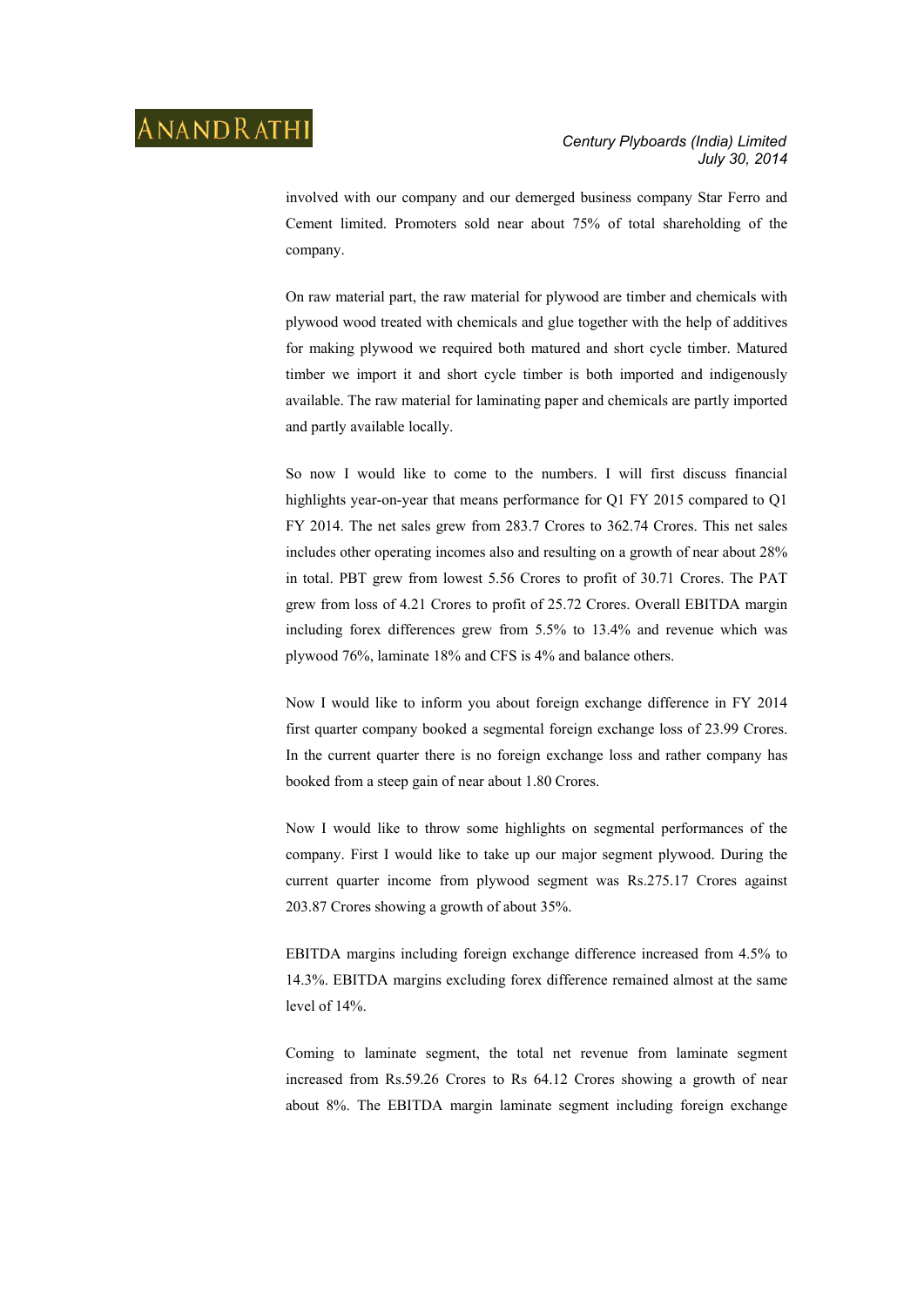difference improved from 4% to 10.4%. EBITDA margin after considering forex different remained at almost same level of 10%.

 Coming to our last segment of container Freighting Station, the net income from this segment increased from 14.12 Crores to 15.08 Crores, showing a growth of about 7%. Our EBITDA margins in this segment came down from 49% to 39%.

 During the quarter due to depreciative recomputation requirements of the new company's debt there is additional burden on the profitability of the company by an amount of Rs.2.5 Crores approximate and in Q1 FY 2014 we also had a dividend income from one of our subsidiary company amounting to Rs.427 Crores which is not there in the Q1 of FY 2015.

 During this current quarter company also incurred approximate Rs.10 Crores on account of advertising on loans of its new Nana Patekar TVC whereas in the previous quarter because of loss we did not have such expenditure.

 That concludes the highlights and introduction part. I now request you to start question and answer session. Thank you. Please address the question, if that is the question relative to numbers it should be addressed to CFO and if it is a qualitative question please address to Mr. Bhajanka, Chairman of the Company.

- **Moderator**: Thank you very much. We will now begin the question and answer session. The first question is from the line of Avinash Agarwal from Sundaram Mutual Fund. Please go ahead.
- **Avinash Agarwal**: Good afternoon Sir. Sir this question is regarding our sales number in this quarter so I just wanted to understand have we booked any revenue from the Burma Veneer plant that we had set up there?
- **Arun Julasaria**: Burma Veneer plant as I mentioned this is just only to secured raw material supply. So whatever Burma is producing that is coming to India so that is contained in our numbers.

**Avinash Agarwal**: Because that is a separate entity I believe that will come under consolidated entity?

**Arun Julasaria**: That is a 100% subsidiary of this company and its entire production comes to India to our parent company.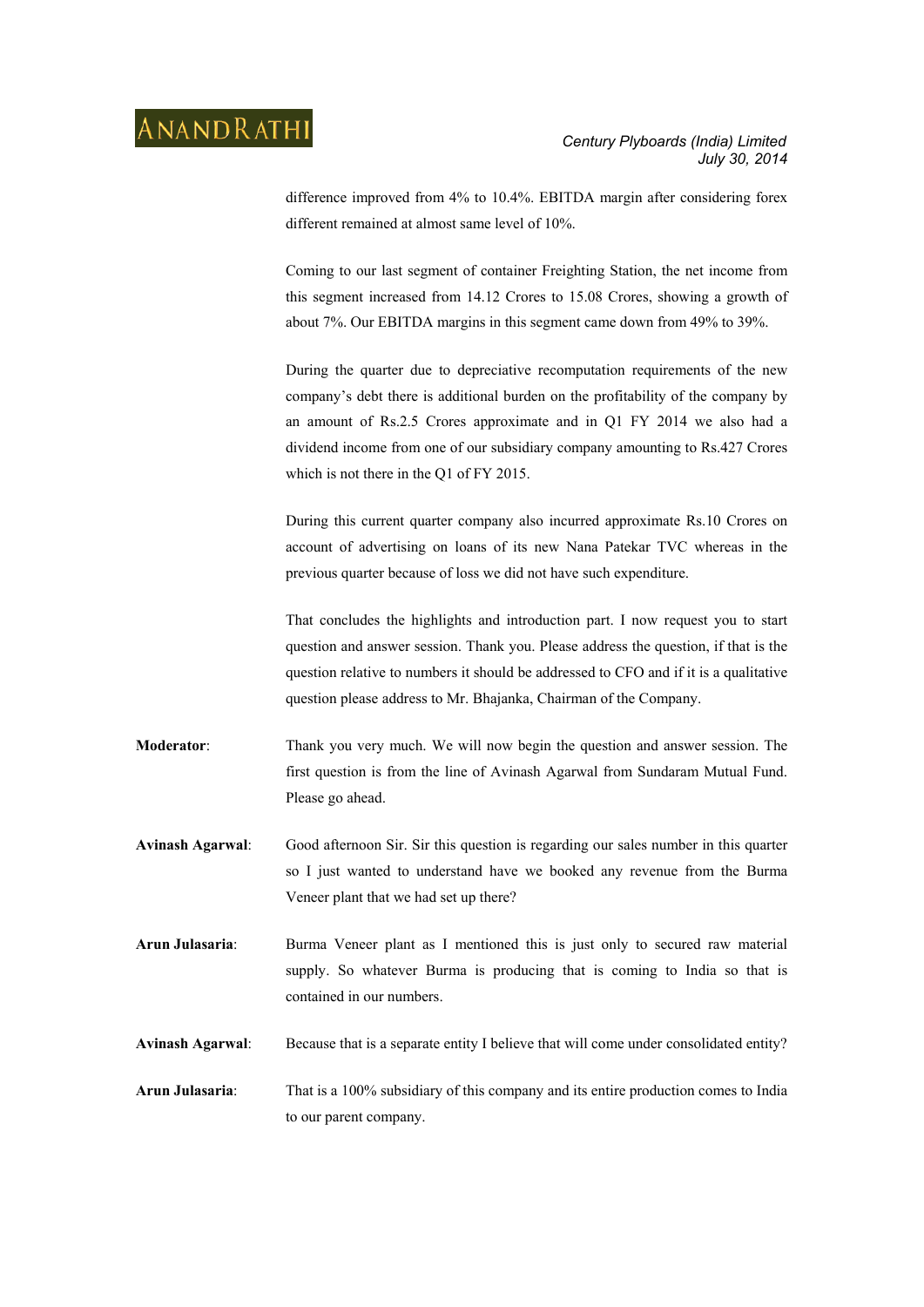- **Sajjan Bhajanka:** So far Burma is not very much we have regulated and they are just experimenting the promotion of industry. So they have lot of regulations and they have fixed their price in Burma, we cannot export above that price. So that price is almost our cost at Burma, so indirectly due to this compulsion the profit transfers to the parent company. It is Century India.
- **Avinash Agarwal**: Thank you for that Sir. Sir in terms of the logs that we had imported last year at lower price and we were expected to get some gains from that whenever we produce and sell it in India, I just wanted to understand from a timing perspective has that reflected in our Q1 to some extent?
- **Arun Julasaria:** I mean to say Sir I should correct you that last year whatever we imported we do not import at lesser price because ban was announced so there was a rush to buy timber at Burma rather we imported at a higher price. So the inventory which we are having we import it till March before the ban came into force is rather of a bit high price.
- **Sajjan Bhajanka:** That is more particularly Burma. So Burma we had to buy at par with their export price, but now with the exporting ban we are getting timber in Burma much cheaper than the earlier rate, earlier we may be buying at \$850 - \$900 per tonne now it is available around \$600 per tonne.
- **Avinash Agarwal**: But what would be the price in India Sir if someone wants to import today from Burma we cannot import?
- **Sajjan Bhajanka**: Now we cannot import, after April 1, the export of timber from Myanmar is totally banned, so there are some small source alternative source like some timbers comes from Malaysia but there again price increase and then from Laos, Cambodia and Vietnam, some timber comes, but it is totally inadequate to meet the Indian demand but as you all know that we have built a good inventory that will last up to December at least and then we are continuing with the sourcing from the alternative source so we still manage but maybe some there is color, and quality issue maybe there so that I think really market will adjust to the new environment and we are sourcing raw material now from Africa also. So from Africa and the other Asean countries maybe gradually things will settle. To add to this for making quality plywood which is acceptable in India is still we require timber from Burma for putting the fleece plyers and we have got enough timber till December and post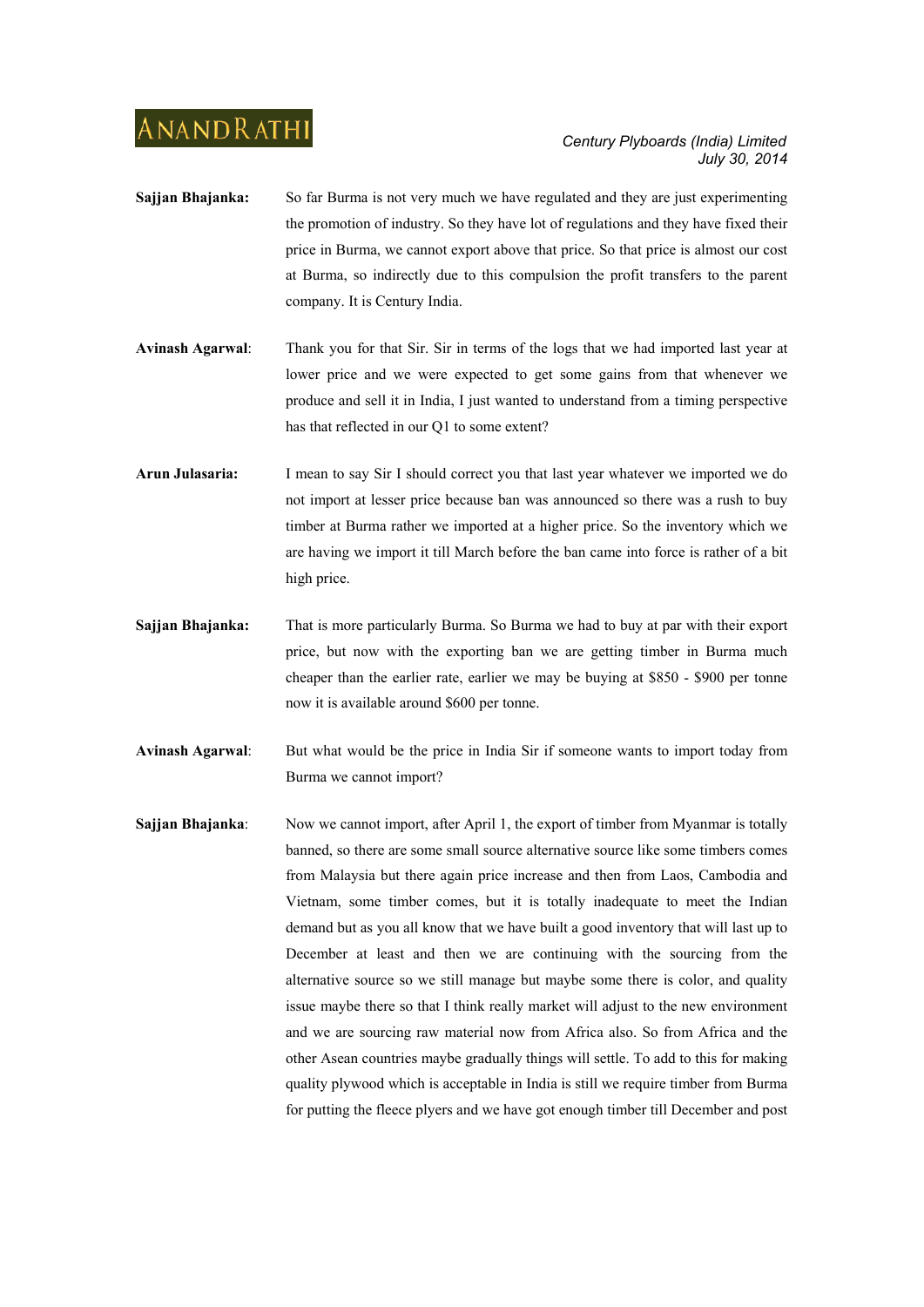December our Myanmar factory will meet whole lot of requirement although we cannot bring timber from Myanmar but we can bring it into the form of intermittent product which is Veneer we call it. So far raw material supply is concerned we are completely safe for our enhanced capacity.

- **Avinash Agarwal**: Sir now that you mentioned that we had actually imported this timber at a higher price last year?
- **Sajjan Bhajanka**: So teaks are into GURJAN timber.
- **Avinash Agarwal**: GURJAN timber yes Sir.
- **Arun Julasaria:** But you know that the price was higher in comparison to the last year but again the market of the Veneer, it increased again substantially and there is good profit still at the higher rate of timber converted into the Veneer again it would be good provision because veneer prices also in India is almost doubled in comparison to the last year.
- **Avinash Agarwal**: Sir on this advertising part you mentioned that we have spent about Rs 10 Crores this quarter on advertising on the TV commercial, but I see FY 2013 I think you had an advertising and promotion etc?
- **Sajjan Bhajanka**: That in first quarter we did not.
- **Avinash Agarwal**: No I am talking about FY 2013 sir, FY 2014 number I do not have FY'13 was what I have?
- **Sajjan Bhajanka:** Yes in FY 2014 first quarter that we were running into loss so we preferred to and we did not spend on it.
- **Avinash Agarwal**: So what was the advertising and promotion for FY 2014 full year?
- **Sajjan Bhajanka**: We usually spend 4% of our net turnover.
- **Arun Julasaria:** Net revenue from plywood. So usually our budget is 4% with net revenue from plywood and we advertised all along last three years. We always spend in brand but this last quarter somehow we did not spend so once we compare quarter-toquarter results there it would reflect but in the other quarters you will see that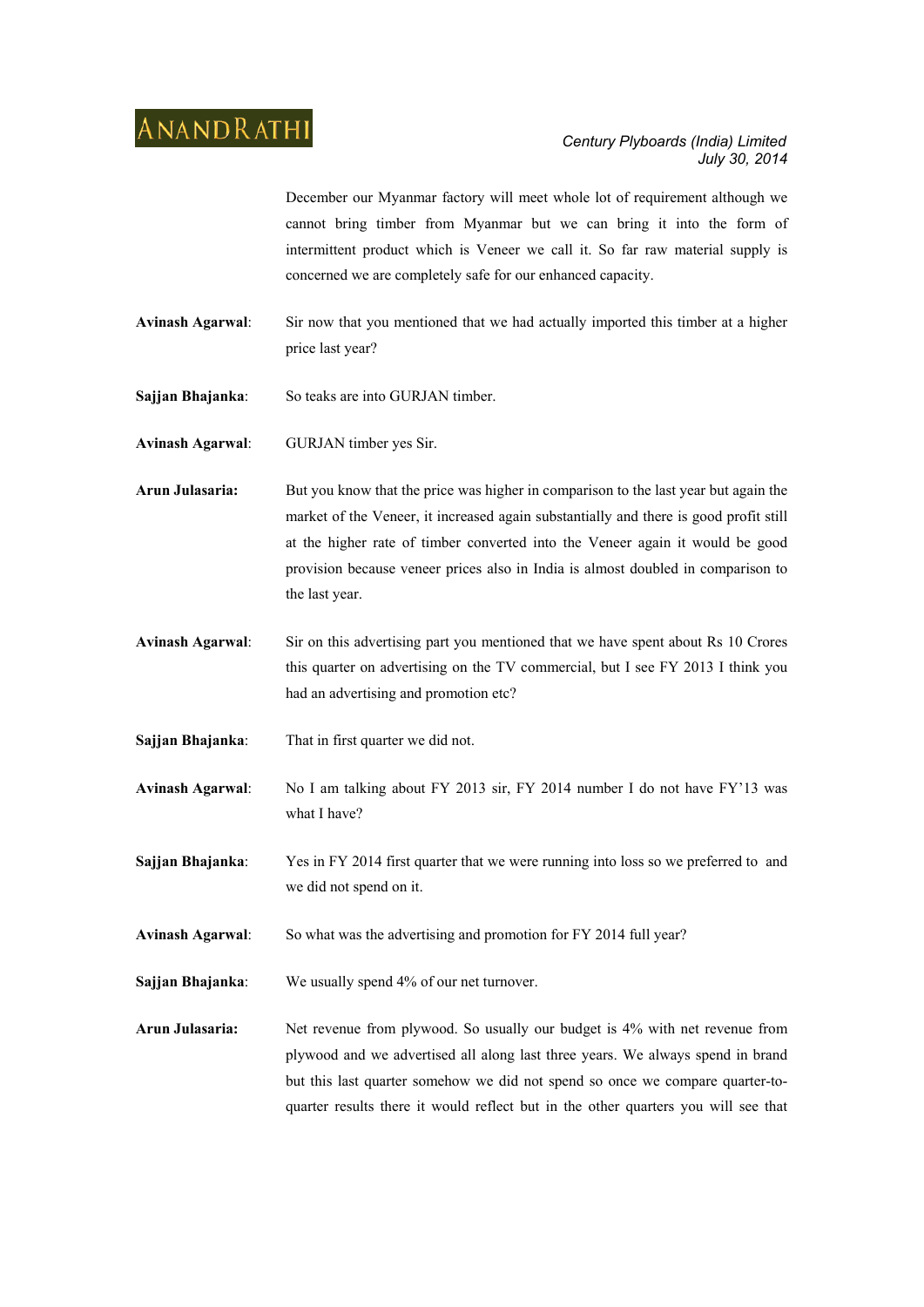corresponding but our new campaign is well received so and it has been generating good sales also so maybe this year spending on advertising would be little more.

**Avinash Agarwal**: Sir so broadly can we assume something between 4% and 5%, is that correct to assume for this year?

- **Sajjan Bhajanka**: Broadly 4% and 5% in what Sir.
- **Avinash Agarwal**: Of the plywood revenue Sir?
- **Sajjan Bhajanka**: More about 4% of our plywood revenue I mean to say gross revenue in fact revenue which after 4% gross is near about 25%.
- **Avinash Agarwal**: I will come back with more questions.
- **Moderator**: Thank you. The next question is from the line of Mayur Gathani from OHM Group. Please go ahead.
- **Mayur Gathani**: Thank you for the opportunity Sir. Sir I just wanted to check why are we looking at other sources of raw material from other places if we have a factory in Burma we can get the intermediate product from Burma export it to India and continue with the normal work that we were doing earlier. Why do we need to look out at other sources?
- **Sajjan Bhajanka:** The plywood we make there are two layer components one is fleece, one is so the premium timber which need we need to source from Burma so that gets almost 50% fleece 50%, but our requirement of fleece is only 10% so 14% surplus sales we need to sell to other small players that is in India and there we control almost 30% of the market so other way you can say that 30% of small manufacturers of plywood they buy fleece veneer so much and from the Burma factory we still have sufficient veneer for our own requirement but to sale to the market and to meet market requirements we have to source timber because now onward that the market requirement in India would be there and that we need sales veneer to make plywood. So that will bring the market leader, it will be our responsibility to arrange raw material from wherever it is available nearest to the India's requirement and to continue our market leadership.

**Mayur Gathani**: So that is the reason why you are looking at alternative options of importing?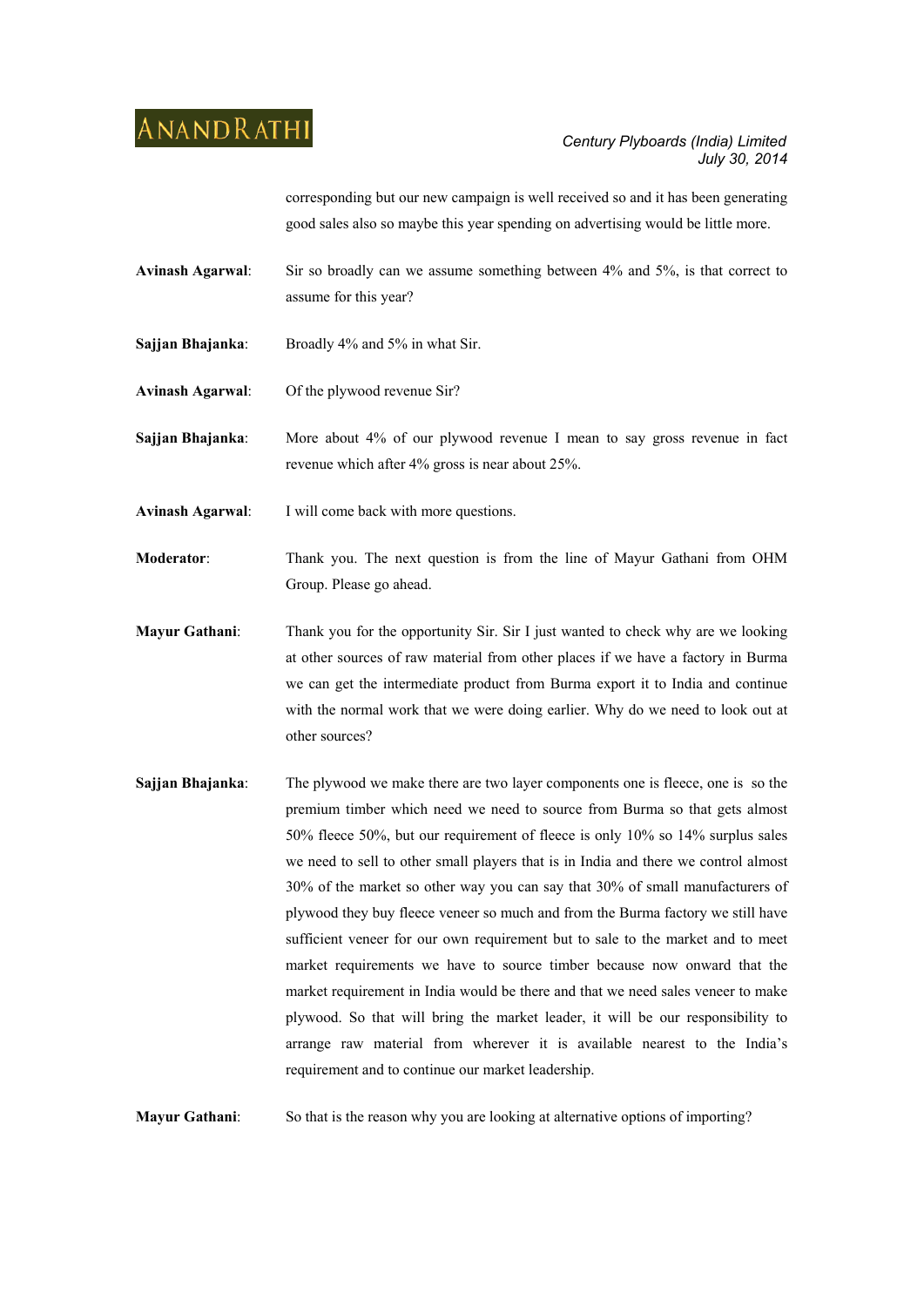| Sajjan Bhajanka:      | In fact if we do not look the industry will look so we will have to be front driver.                                                                                                                                                                                                                                                                                                                                                                                                                                                         |
|-----------------------|----------------------------------------------------------------------------------------------------------------------------------------------------------------------------------------------------------------------------------------------------------------------------------------------------------------------------------------------------------------------------------------------------------------------------------------------------------------------------------------------------------------------------------------------|
| Mayur Gathani:        | Sir regarding laminate EBITDA margins how do we see that moving up Sir?                                                                                                                                                                                                                                                                                                                                                                                                                                                                      |
| Arun Julasaria:       | Laminate EBITDA margins last year suffered only last year it suffered due to<br>conditional year because we increased our capacity from 2.4 million sheets to 2.8<br>million sheets but now those are back to normal of 10% and could improve that to<br>made about 13% - 14% by the year end.                                                                                                                                                                                                                                               |
| Mayur Gathani:        | Thank you very much Sir.                                                                                                                                                                                                                                                                                                                                                                                                                                                                                                                     |
| Moderator:            | Thank you. The next question is from the line of Achint Bhagat from Ambit<br>Capital. Please go ahead.                                                                                                                                                                                                                                                                                                                                                                                                                                       |
| <b>Achint Bhagat:</b> | Good afternoon Sir. Sir just one question that you mentioned you are fairly well<br>covered on raw material import from Burma since you have your own plant what<br>are the competitors doing sir the larger ones Green Ply where are they sourcing<br>their veneers from?                                                                                                                                                                                                                                                                   |
| Sajjan Bhajanka:      | Recently Green Ply also established one unit in Myanmar so I think they will also<br>be able to meet their one requirement from that unit. Green Ply was not a major<br>player in the veneer market so they were confining so far mostly could their own<br>requirement.                                                                                                                                                                                                                                                                     |
| <b>Achint Bhagat:</b> | This new capacity that their set up will be is enough to suffice their own needs?                                                                                                                                                                                                                                                                                                                                                                                                                                                            |
| Sajjan Bhajanka:      | Yes, but like this our capacity will be started this two lanes so we have already<br>start third lane and we have taken permission for the fourth lane also. So once we<br>commission the fourth lane then we shall have additional capacity after meeting<br>our own requirement may be it is 30% requirement of our earlier supplies we can<br>need from this and then we will continue manufacturing veneer in India from the<br>timber source from alternative source based in countries so that would be fair then<br>its requirements. |
| <b>Achint Bhagat:</b> | So once the fourth lane is complete you are saying that you will easily be able to<br>meet your needs plus you will have the surplus so supposing how much extra will<br>you have 30% - 40% extra?                                                                                                                                                                                                                                                                                                                                           |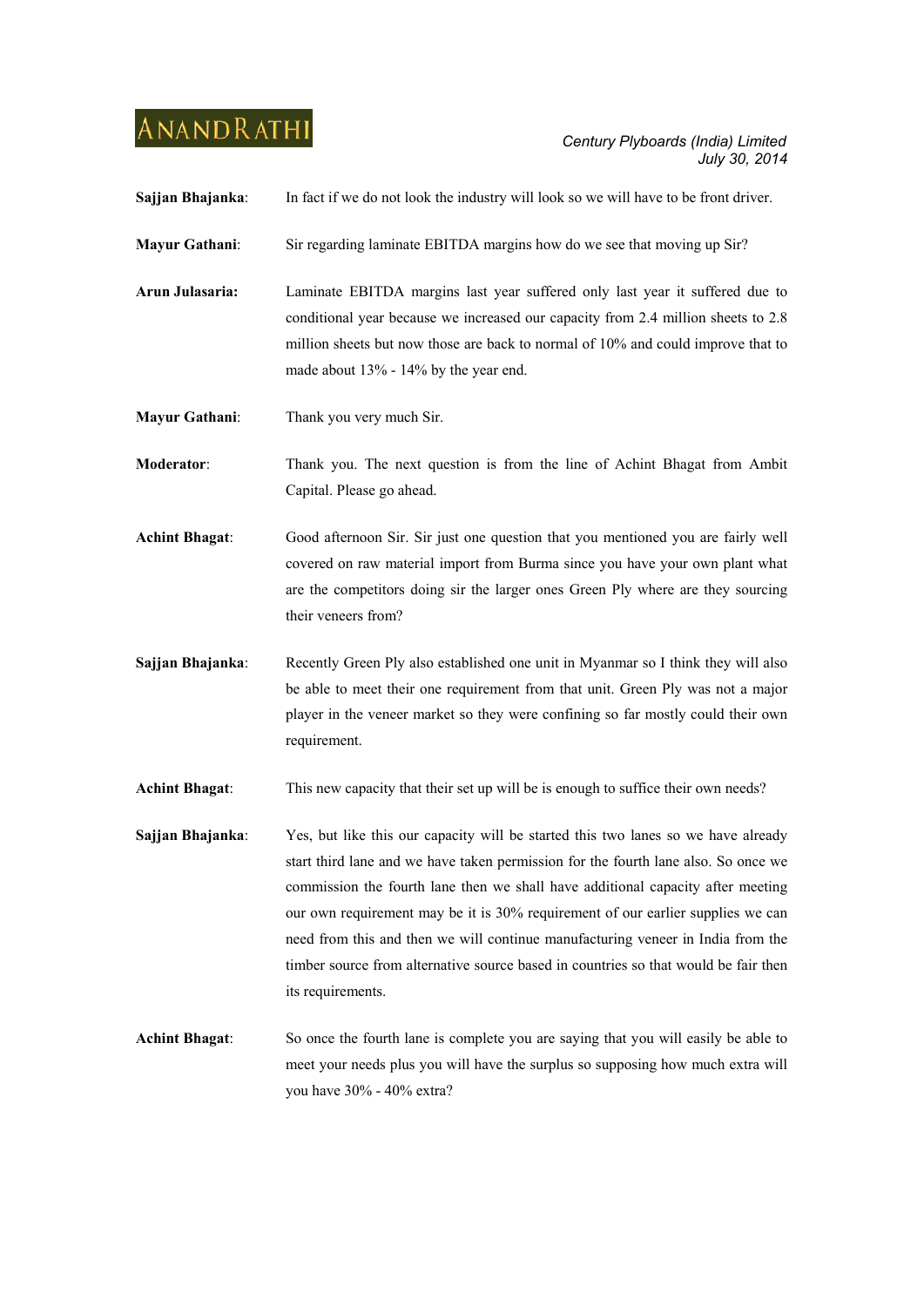- **Sajjan Bhajanka:** Like the fourth lane commissioned then it will be the fleece veneer available from that unit would be double our requirements and now like total what we produce and out of 50% or out of the total 20% we consume ourself and 80% we sell is the market. So with this added capacity almost after meeting our requirement so in comparison to earlier times 20% suppose comes from our requirement another 20% should be available for meeting the requirement of our buyers of veneer and then for 60% we have to arrange timber from different sources and to meet their requirement and until December we have timber stock. So we have time until December to make the elements for additional sourcing of timber.
- **Achint Bhagat**: Sir in terms of forex loss so I understand that you do not hedge any of your positions so basically this time that last year you had a fairly large forex loss what gives you the confident that there will be no, I mean what is the benefit of not going for a hedge and keeping it open because that risk will always loom given you have such high imports?
- **Arun Julasaria:** This last year we would have hedged then our hedging cost would have been 35 Crores and the loss is 45 Crores so only we have incurred additional loss of 10 Crores only and this quarter almost we said that amount by not hedging and our hedging cost for this quarter along would have been around 99 Crores so that way we until 2004 we were totally hedged from 1991 to 2004 that time when they are hedging was 22% that time also we were fully hedged then rupee increased from 18 to 25 to 35 to 43 so all along that period we were hedged until rupee reached Rs.48 then it is 48 and started declining we stopped hedging then onwards we are maintaining a policy of non-hedge so all along we gain except in three years. So during that period of ten years in three years we lost the money and seven years we gained and hedging cost we saved all ten years.
- Achint Bhagat: Right so basically this because the rupee were to depreciate further from here on you would still incur some forex losses supposing in the next quarter if incase there is any rupee depreciation you are completely open to it?
- **Arun Julasaria**: Now I think for the coming four years under Mr. Modi directed I do not see rupee is depreciating substantially.
- **Achint Bhagat**: These are my questions. Thank you.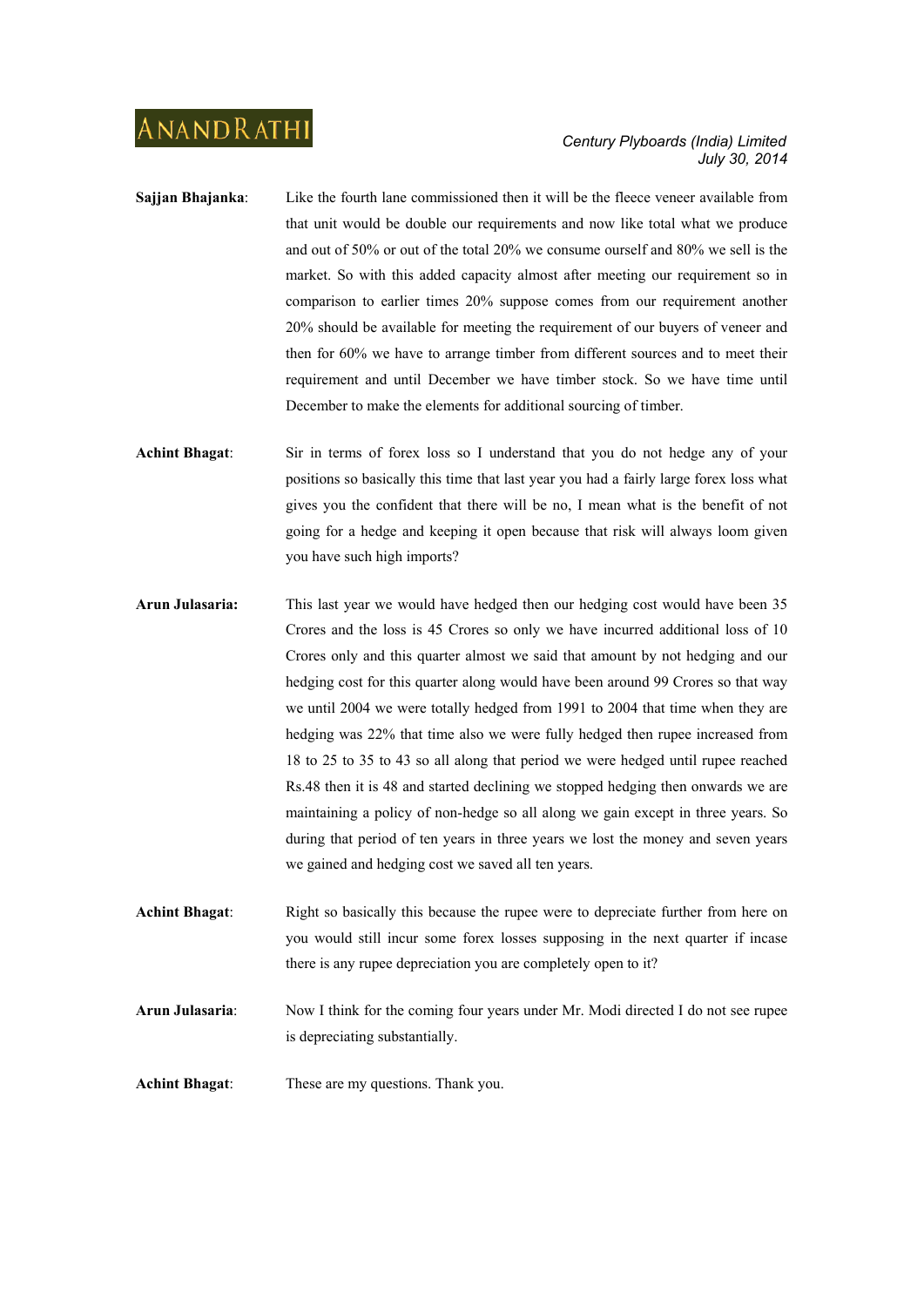**Sajjan Bhajanka**: My liabilities are now mark-to-mark at Rs.60.10 per dollar so from the past movements you will find the rupee is trying to appreciate to level below 58 even and RBI is somehow holding it because they want to keep it between 58 and 60. So 60 is the upper band we can say. So considering these all happenings it is prudent to keep it open at the movement.

**Achint Bhagat**: That is I wanted to get a sense on that. Thank you.

- **Moderator**: Thank you. The next question is from the line of Saurabh Kanodia from Smith Securities. Please go ahead.
- **Saurabh Kanodia**: Good afternoon Sir. Thanks for the opportunity. Sir I would like to know that post implementation of GST if you can give us some color about how the dynamics are going to change for the industry and your company in particular, that will be helpful Sir?
- **Sajjan Bhajanka**: As earlier like informed by Mr. Julasaria that there are two market segments the organized is only 30% and unorganized is 70% and like removal, other things are mainly reportable for the unorganized sectors, because they save on the duties and taxes and other things. So once GST in place and like everything is on the electronic platform so after that the chances of this manipulation would reduce and with that our market share will increase. So from 30% maybe you would reach 50% or something bigger market share would definitely help in better sales and better revenues and income.
- **Saurabh Kanodia:** Sir can you help us with some sales guidance in respect to your segments of plywood and laminates separately and can you help me with some sales guidance for your revenues segment wise for plywood and laminates?
- **Sajjan Bhajanka**: You want to know the revenue figures?
- **Saurabh Kanodia**: Yes Sir this guidance.
- **Sajjan Bhajanka**: Will I tell you again.
- **Saurabh Kanodia**: Yes Sir.
- **Sajjan Bhajanka**: This quarter revenue figures.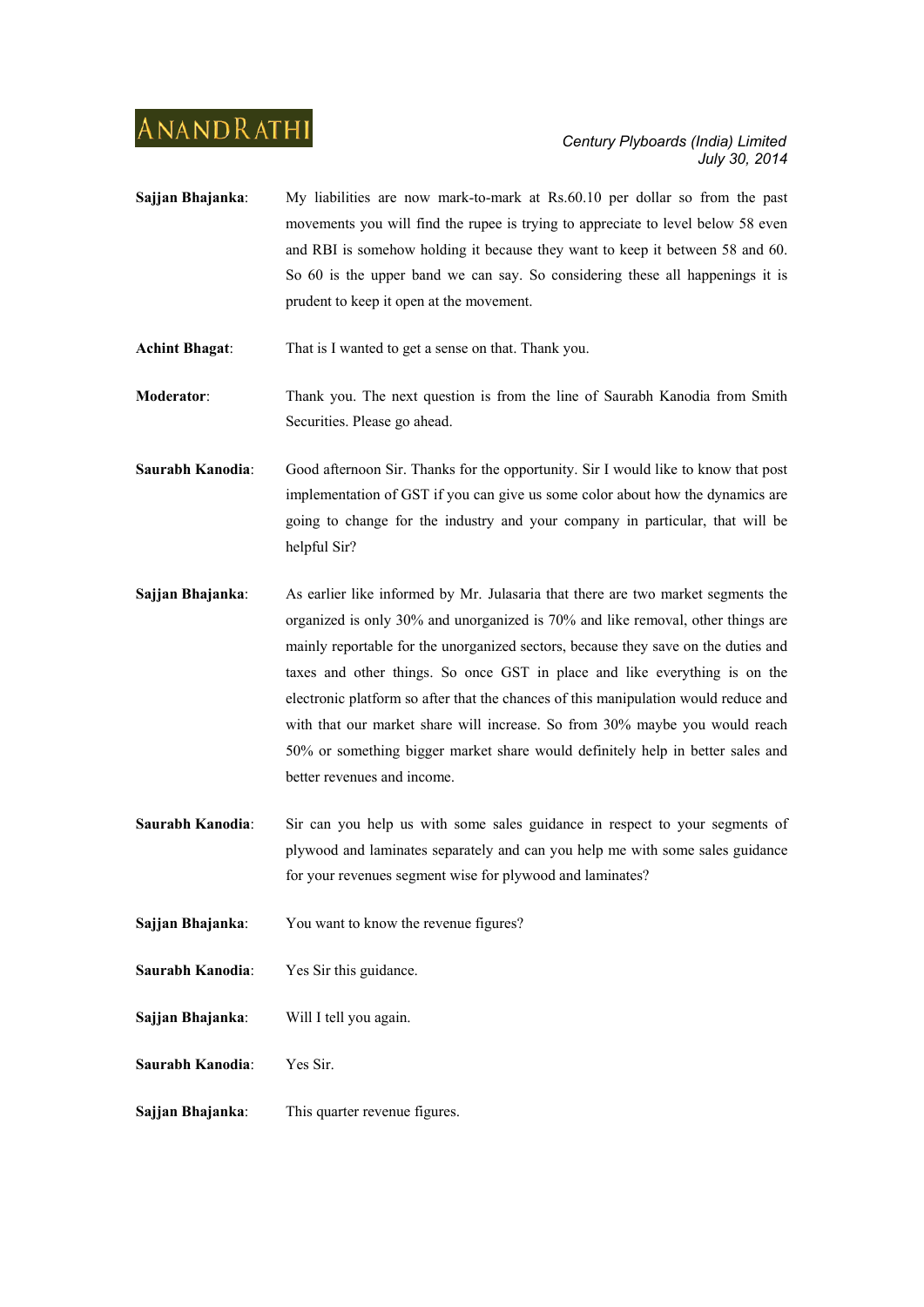**Saurabh Kanodia**: I wanted some sales guidance we are targeting for FY 2015 for plywood and laminates.

**Sajjan Bhajanka**: You mean to say FY 2015 targets?

**Saurabh Kanodia**: Yes Sir.

**Sajjan Bhajanka**: We are targeting conservative growth of 25% and you will find that in this quarter our growth year-on-year is already 28% so 25% you can say is our conservative growth target, which we are most likely to achieve and our performance for this quarter four that we have already achieved 28%.

**Saurabh Kanodia:** Sir as you have rightly mentioned that the margins in the laminate divisions are expected to inch upward by the year end, what will be the key drivers going forward for this margin uptake?

**Arun Julasaria**: As I said last year was conditional year and this year will be normal year and the volume of sales will increase thereby the margins will increase. Like we had taken a major expansion during the previous year so we increased our capacity from 2 lakhs a month to 4 lakhs a month but it will not reflect into the sales last year and this year now we have already reached almost 25% of the capacity whereas the average capacity of last year was only up to the 100% of the earlier capacity or that is 50% of the expanded capacity so the movement within another two to three months we will reach almost 85% to 90% capacity. So this is the economy of scale the better this thing productivity and like the saving in the raw material during the bulk buying so these all will like translate into the better numbers.

**Saurabh Kanodia**: Thank you Sir. That is it from my side.

**Moderator:** Thank you. The next question is from the line of Devang Mehta from Canara Robeco. Please go ahead.

**Devang Mehta:** Good afternoon Sir. I wanted to understand better of the cost dynamics of the total cost of raw material what would be raw timber and what would be fleece. If you can give a percentage split between approximate split between both the costs. I was trying to understand what would be the cost difference between fleeced timber so out of the overall cost of raw materials what percentage would be fleeced timber and what percentage would be the timber?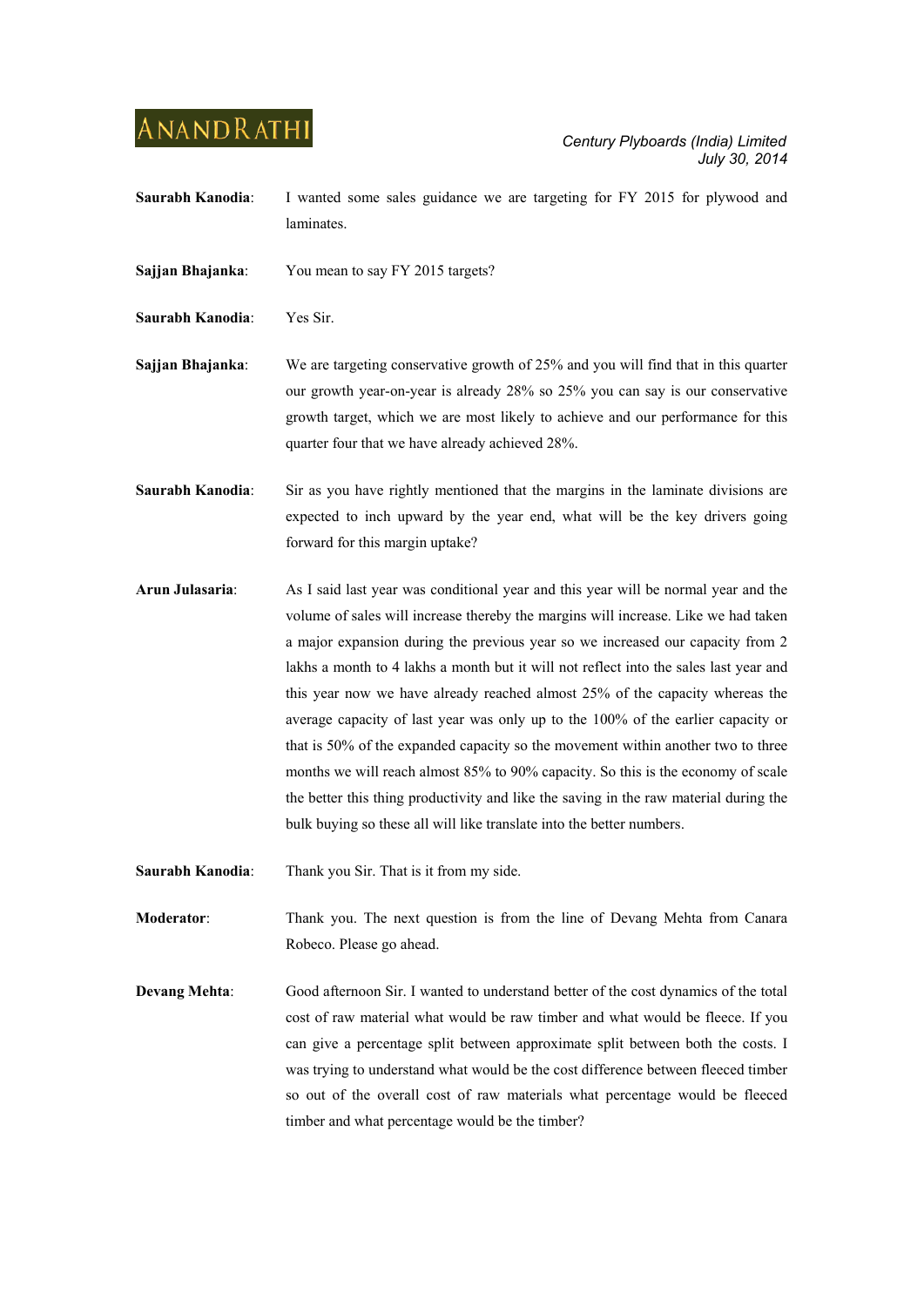| Arun Julasaria:      | With March wise fleeced timber is near about 10% of total wood marsh and value           |
|----------------------|------------------------------------------------------------------------------------------|
|                      | wise fleeced timber is far more costlier in between core timber.                         |
|                      |                                                                                          |
| <b>Devang Mehta:</b> | Can you give some approximate percentage?                                                |
|                      |                                                                                          |
| Arun Julasaria:      | It is not readily available but may be the fleeced consists of maybe around 15% of       |
|                      | the total cost, but exact figures are not available because we have not readily          |
|                      | listed.                                                                                  |
|                      |                                                                                          |
| <b>Devang Mehta:</b> | Can I have a comparison of timber short cycle timber which is available in India         |
|                      | what would be the prices last year same quarter and how much it has raisin this          |
|                      | year?                                                                                    |
| Arun Julasaria:      | In India like popular and the timber is more or less is stable last year and a half      |
|                      | two year it is more or less is stable so there should not be any increase in that mix    |
|                      | in Indian resourcing.                                                                    |
|                      |                                                                                          |
| <b>Devang Mehta:</b> | Have we seen any improvement in realization of the fleece timber that we sell to         |
|                      | other players?                                                                           |
| Arun Julasaria:      | May be there is improvement because we are selling at a price if we compare from         |
|                      | the first quarter of last year to this quarter the price of fleece veneer will be almost |
|                      | double in the market.                                                                    |
|                      |                                                                                          |
| <b>Devang Mehta:</b> | Thank you. That is it from my side.                                                      |
|                      |                                                                                          |
| Moderator:           | Thank you. The next question is from the line of Vishal Gajwani from Birla Sun           |
|                      | Life. Please go ahead.                                                                   |
| Vishal Gajwani:      | Thanks a lot for taking my question. Sir I wanted to understand you mentioned            |
|                      | about the growth of 25% in sales in FY'15, what will be the split between ply and        |
|                      | laminates growth in ply and growth in laminates?                                         |
|                      |                                                                                          |
| Arun Julasaria:      | Overall 28% growth and plywood.                                                          |
|                      |                                                                                          |
| Vishal Gajwani:      | It is for FY'15 not for Q1 FY'15, estimate for the full year FY'15.                      |
|                      |                                                                                          |
| Arun Julasaria:      | Q1 to Q1 comparison.                                                                     |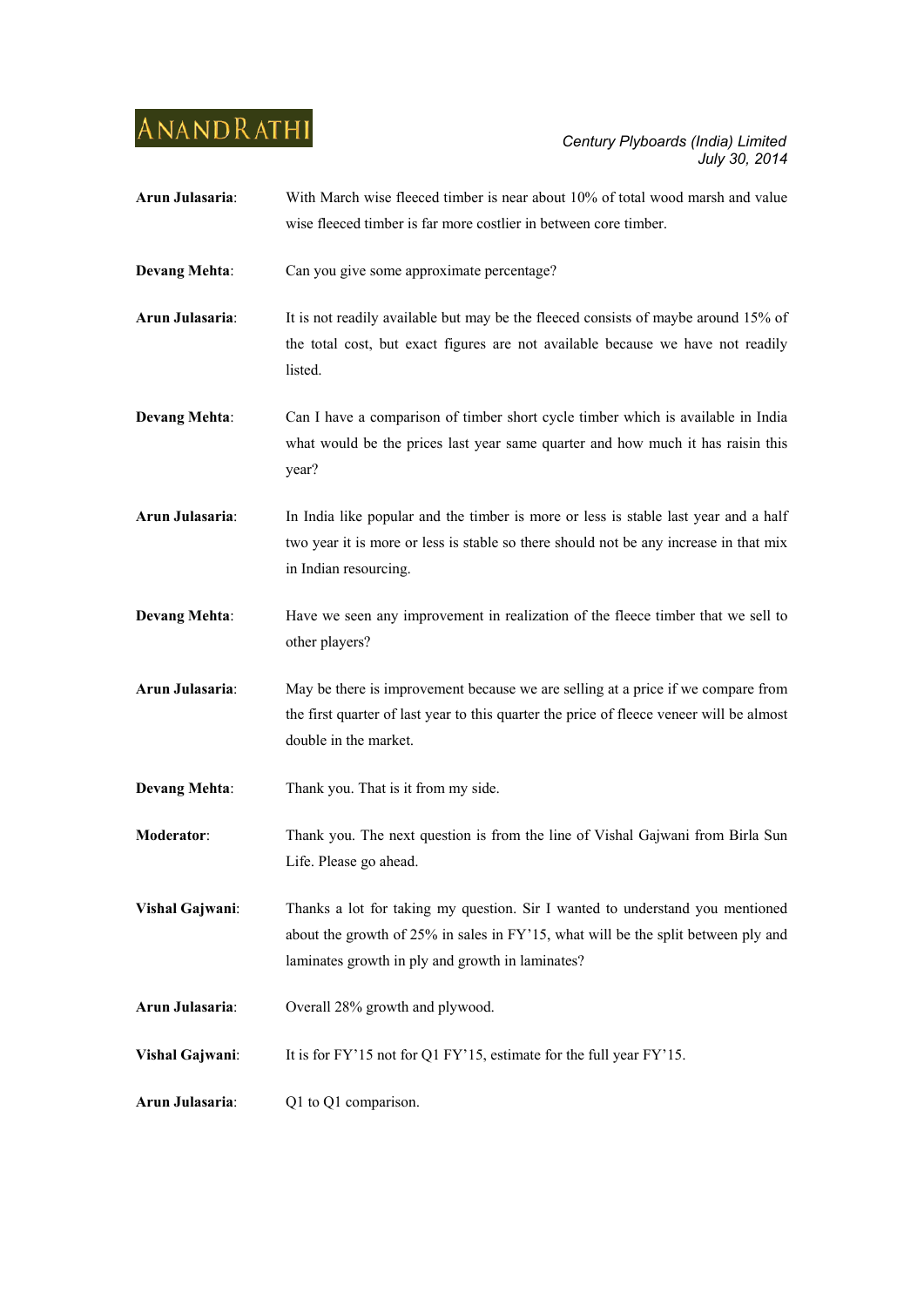**Vishal Gajwani:** No I am talking about your estimate full year?

- **Arun Julasaria**: For the whole year like this year growth in laminate would be more because we have increased the capacity although we also increased capacity in plywood because where we have started one unit in Kandla which is a new addition this year during the last financial year so it is now fully operated so if we see the results and again we are augmenting our capacity in various units so with that plywoods will also increased but to the increase in laminate would be more because we have doubled that capacity from 2.4 million to 4.8 million so if even we reach 80% of the capacity then also there would be 60% growth in laminate. So may be marketing challenges would be there but overall laminate would grow more. So if say the composite growth is 25% then may be plywood would be 22% and laminate would be 27% - 28% because our contribution from laminate is almost 20% of the plywood.
- **Vishal Gajwani:** So you are saying laminate growth will be how much?
- **Arun Julasaria**: Laminate growth would be may be in comparison to the last year it would be 50% the impact on this overall sales would be additional 3% which we have 25% the laminate would contribute to take the total sales to around 28%.
- **Vishal Gajwani**: Sir just wanted to understand your laminate margins in FY'13 were 9% which came down to 3.4% in FY'14 and have started to go up now so what was the reason firstly of the fall in margins of laminates from FY'13 to FY'14?
- **Arun Julasaria**: Technically we commissioned our enhanced capacity during the last financial year but for technical reasons it was commissioned like we commissioned third fleece may be somewhere in the January and the fourth fleece in March so as this were commissioned so we have to charge depreciation on the entire capacity whereas the contribution to the productivity was almost made and similarly if the investment was going on in the whole year and once we commissioned then we have to charge the entire interest to revenue. So that way the interest burden and the depreciation burden decrease our probability whereas there were no additional sales from the enhanced capacity.
- **Vishal Gajwani**: No, I am talking about EBIT margin so only depreciation will come there and not interest?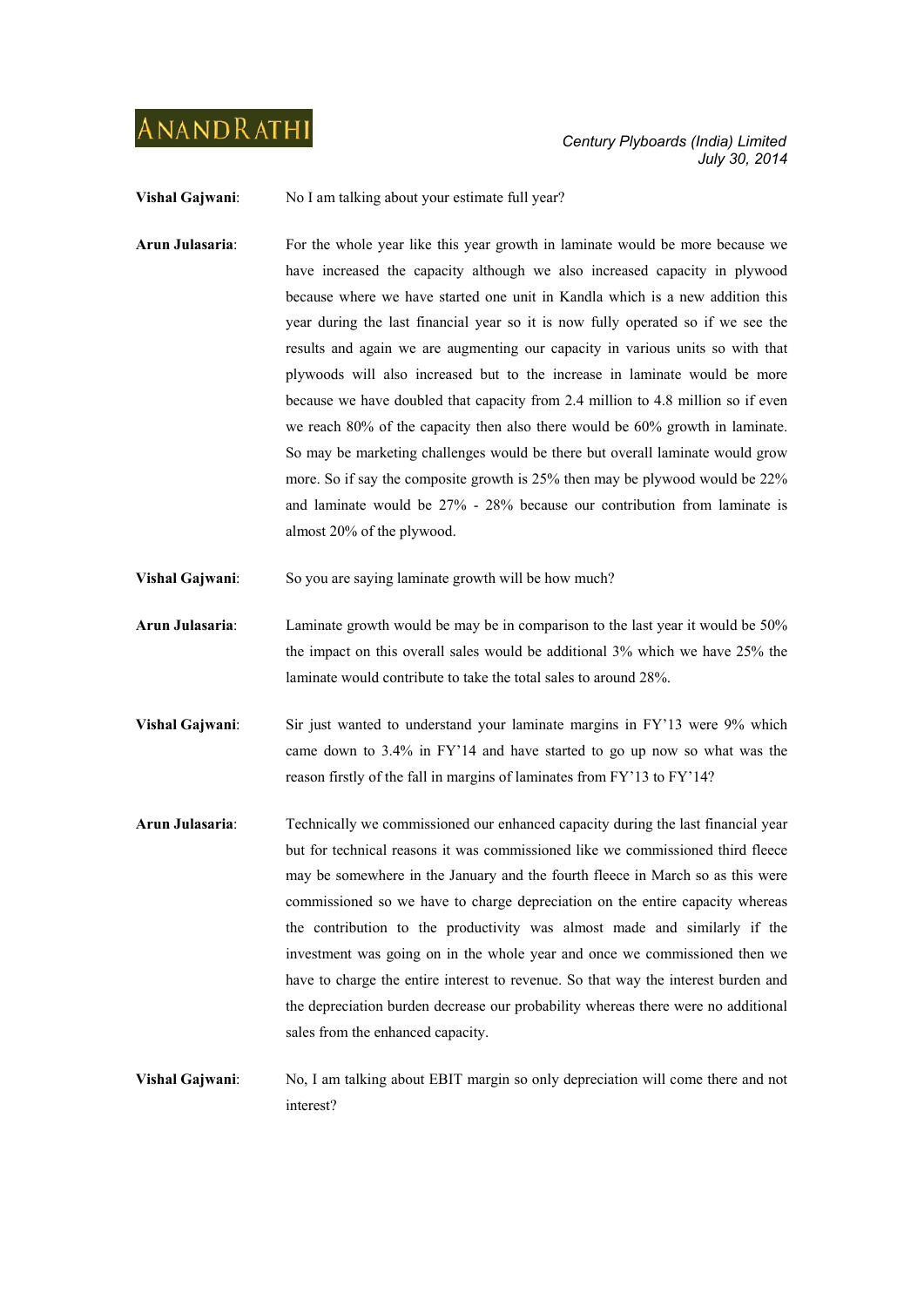- **Arun Julasaria**: Yes, so depreciation was also the company has and which will drive and we have moved annual rate. As we says that last year was conditional year and last year also there were high forex losses across all segments which are not likely to there this year so margins will improve apart from this when the volume will increase volume growth will come and EBITDA margins will also increase.
- **Vishal Gajwani**: What is the kind of margin that you are looking at for FY'15 both the plywood and laminates separately?
- **Sajjan Bhajanka**: I mean to say in plywood we feel that EBITDA margins will be near about 14% and in laminate we should be near about 13% by the year end.
- **Vishal Gajwani**: Sir your advertising you said your Nana Patekar advertising was around 10 Crores in Q1 so for the full year what is the advertising budget that you are carrying?
- **Sajjan Bhajanka:** We have a policy of expanding near about 4% of our net turnover on advertising of plywood.
- **Vishal Gajwani**: So last year was it 40 Crores advertising spend.
- **Sajjan Bhajanka**: This year's budget.

**Vishal Gajwani**: In FY'14 your ply sales were around 960 Crores.

- **Sajjan Bhajanka:** Yes FY'14 was something like this I do not have readily figure but near about previous year the same but in current year we are having budget of 40 Crores plus effect.
- **Vishal Gajwani**: Sir ply margins that you mentioned 14% does this includes the benefit of higher realizations from the fleece veneer because the prices have doubled there?
- **Sajjan Bhajanka:** Fleece constitute only 10% of our total turnover so that will definitely contribute but the proportion of turnover the whole turnover is not that big.
- **Vishal Gajwani:** Sir structurally, do you think that you can grow by around 25% in FY'16 also is that possible?

**Sajjan Bhajanka**: This year we must grow 25%.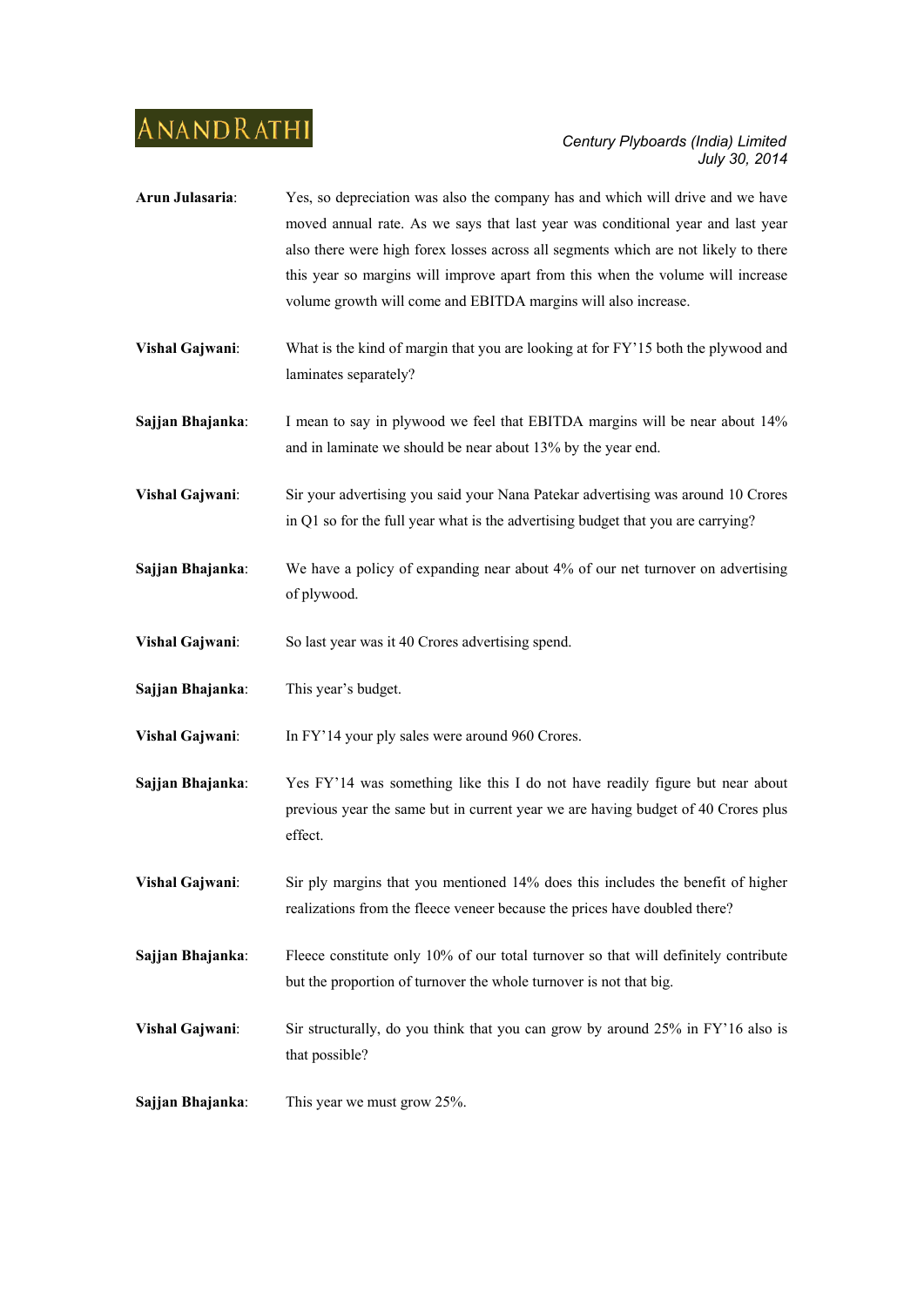- **Arun Julasaria:** Here already like there is change in the outlook of the market so, so far India was struggling in the first two sectors that is rupee and kapada so now they are moving close to third sector makkan so with their new government their trust on the infrastructure and housing with already higher exemptions they have announced from 50000 to 150000 in the income tax and with like up to housing loans up to 50 Crores against house cost of 65 lakhs and up to 50 lakhs loan component is now taken into the infrastructure category where bank had not to give any CRR or SLR or the priority in lending so banks cost is coming now other than lower cast on the housing loan, housing like the offtake of the inventories would increase and we come in the picture once the house is delivered. So now there is lot of transitions are taking place and there is buoyancy in the market and with the more housing units sold definitely there would be greater demand for plywood. So we foresee unit demand and our challenges would be to arrange for the raw materials and to meet the market requirement so that we are working very hard to secure raw material for our company. We are going all the way given the boundaries to the Asean countries to Papua New Guinea, to Sullivan Island, to African Island, to Latin America so we are foreseeing we are securing our cost and we are ready to meet any demand.
- **Vishal Gajwani**: Sir thanks a lot for such an elaborate reply. Sir one last question from my side, this might be a very basic question. You are saying that laminates growth will be very high in FY'15 because of the capacity availability. So I wanted to understand why are you falling short of meeting the demand because of capacity is constraints in the first place. Because I believe laminates will be branded products so why do you constrained of capacity to begin within FY'14 why do you not able to supply laminates despite higher demand?
- **Sajjan Bhajanka**: There are two reasons first thing like where is the commodity market and there is a brand market so ours is a branded product so like to increase the sales for a branded product in a short span of time like commodity is not possible, commodity is only price sensitive whereas in our case this is branding we have a channel, we have a network of distributors, dealers, and then there is a network of the influences where the carpenter, interior decorators, architects they all are there so this channel cannot expand overnight so although we have increased our capacity from say 2.4 million to 4.8 million but we cannot achieve the sales as per the capacity because the offtake would gradually increase during the year and maybe it will take us another year to reach the full capacity. So we are expanding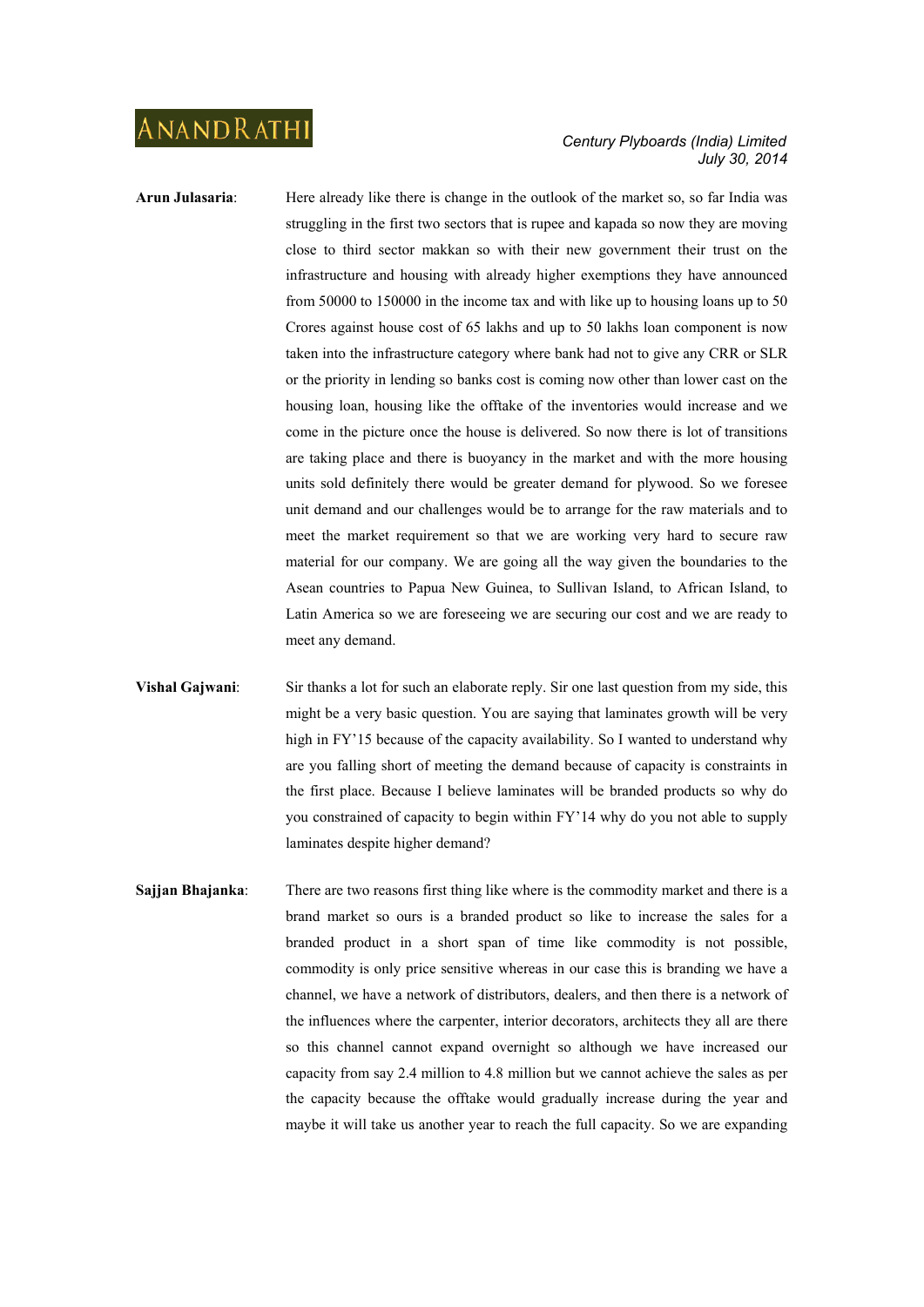### *Century Plyboards (India) Limited July 30, 2014*

we are going now from tier one to tier two city to tier three cities. We are appointing dealers, sub dealers in tier three cities also because now we had capacity and earlier we were restricting like even we have two segments. We sell in the domestic markets and in laminates will be export also to Asean countries to Singapore, Hong Kong, even the Middle East and even to Europe. So earlier we had limited capacity so we are declining the order and when the earlier the balance was 50/50 when our Indian demand increase so we reduced exporting and now once we have capacity wise available we have approached those buyers whom will could not supply in between to get them back again was very difficult so we are now expanding to new countries, new players and we are trying to motivate our existing buyers to buy more in the export segment and similarly in domestic segment we are expanding our capacity but you know there is over capacity in Indian markets and there is huge competition in laminates. So we have to consider this fact also.

- **Vishal Gajwani:** So how much of laminates is expected to be exported in FY 2015?
- **Sajjan Bhajanka**: Almost 40% of our total production would be exported and 60% to be about the domestic market.
- **Vishal Gajwani**: Exports margins I would suspect will be lower because there you might not be selling under your own brand is that right?
- **Sajjan Bhajanka**: But even though it is not in our own brand but it is a through established channel where they have a brand and they have consistency of quality because last so many years like some dealers in Singapore so he is mostly selling our product and they need back-to-back arrangement and now new market which we are opening we are opening with our brand name. So those markets we are starting at a lower margin but once our brand is established margin will increase and now where we sell its commodity or without our brands and which is branded by other players, other buyers so in that case we will get good margin and last year due to the bouncy in the dollar and the this things we had rather better contribution from exports then from our domestic sales and now also the margins are at part in domestic market also and export also.

**Vishal Gajwani:** So you are saying 40% of laminate sales will be exports in FY'15.

**Sajjan Bhajanka**: That will be our target.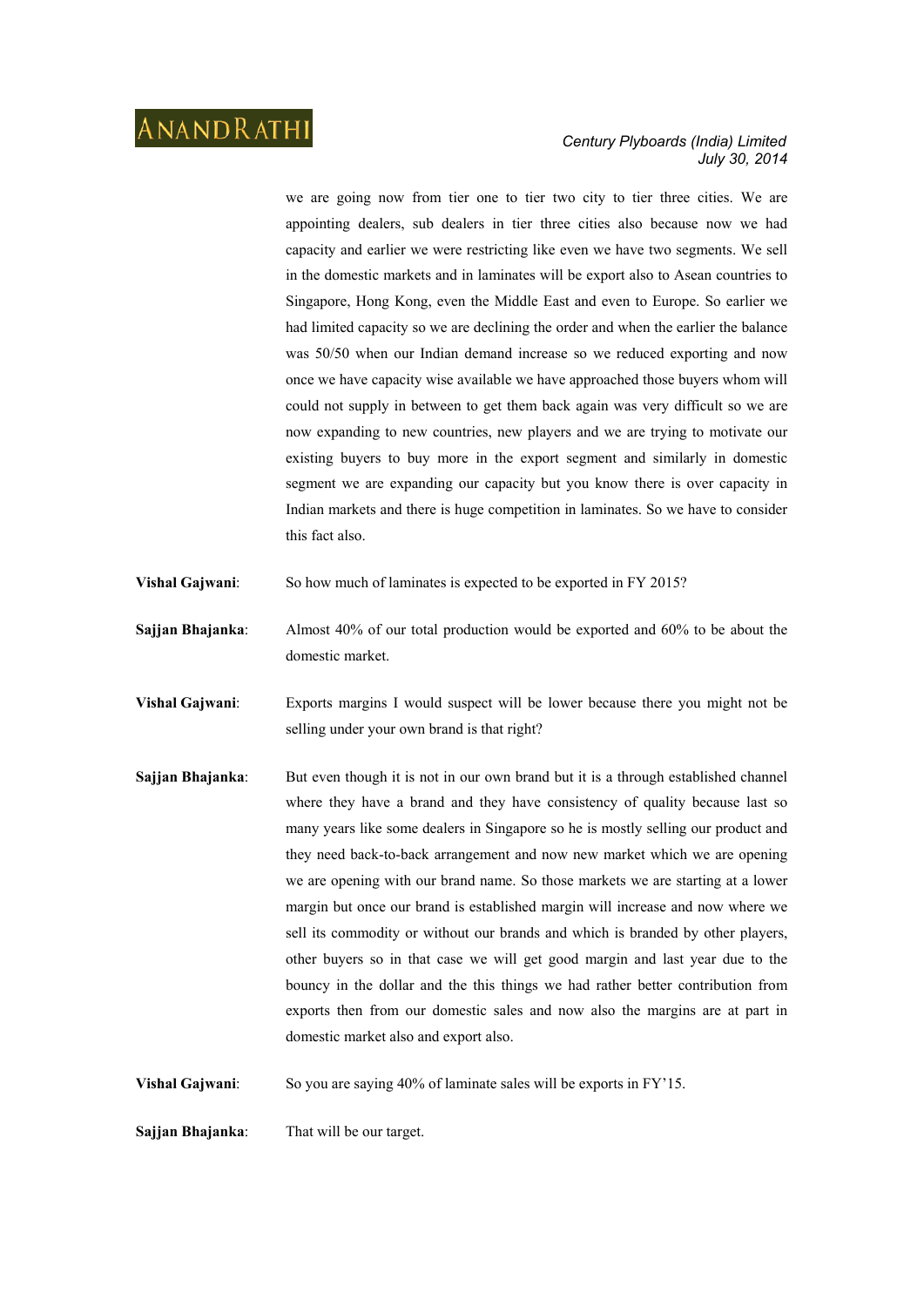**Vishal Gajwani:** What was that number in FY'14?

**Arun Julasaria**: FY'14 we exported the value of 64 Crores out of total revenue of 210 Crores so it is about 25%.

- **Sajian Bhajanka:** Because until last year we had limited materials. It was with some difficulty meeting domestic requirement so we were containing our exports and now we are trying everywhere exports also we have opened the new market so we are targeted that 40% we shall export and 60% we will sell indigenously. Maybe the ultimate figure it will depend how much successful we are there in the both the markets so it may vary may be 5% here and there.
- **Moderator**: Thank you. The next question is from the line of Achint Bhagat from Ambit Capital. Please go ahead.
- **Achint Bhagat**: Sir just one thing your 35% growth in the plywood segment on a year-on-year basis could you break it up into value and volumes?
- **Sajjan Bhajanka**: Value growth will be near about 5% in volume should be near about 20% in a rough estimate it can be even with 2% here and there.
- **Achint Bhagat**: I see say that around at close to 35% growth on a year-on-year basis right in plywood?
- **Sajjan Bhajanka**: Yes.
- **Achint Bhagat**: The 25% and 5% does not stack up?
- **Sajjan Bhajanka**: 25% yes.
- **Achint Bhagat**: Sir what was the volumes in this quarter compared to last year if you could share that with me?
- **Sajjan Bhajanka:** Meanwhile we can take another question. I will share with you.
- Achint Bhagat: I think this is one of my primary questions.
- **Sajjan Bhajanka:** The volume growth increase on the plywood year-on-year is near about 24%.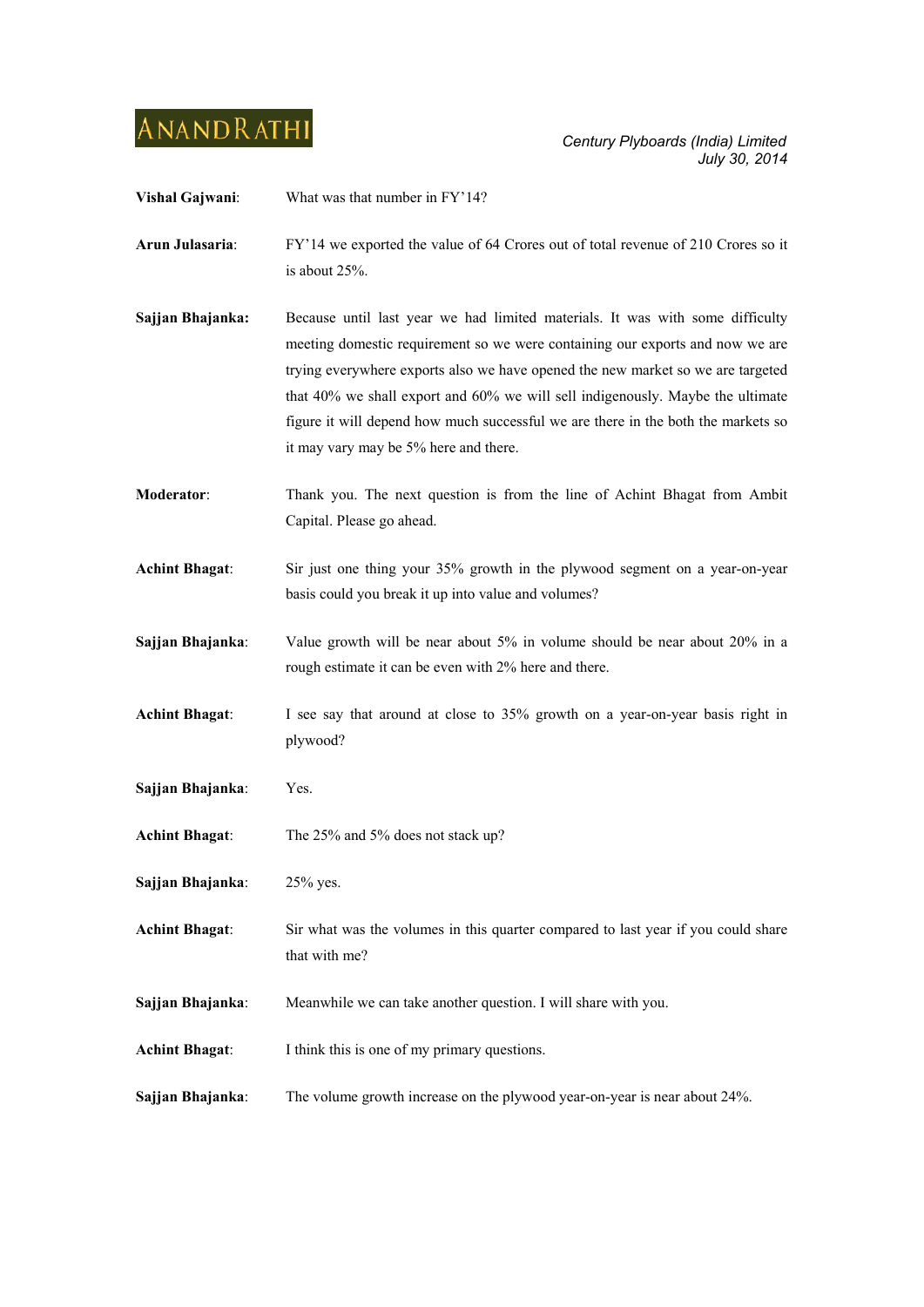**Achint Bhagat**: So basically your realization heart rate is close to 11% overall.

- **Sajjan Bhajanka**: Yes out of 34% around total value growth 24% is the volume growth and balance is the value growth.
- **Achint Bhagat**: Sir how are you seen the markets now after these three months are now and now we have already through July and the centering August this month have you seen any demand moderation which are the pockets where you are seeing demand from?

**Sajjan Bhajanka**: Market is gradually picking up, everyday market is gradually picking up.

**Achint Bhagat**: So sir when you say gradually picking up, I mean you are coming off from a 24% growth so you are seeing more growth than this in this quarter?

**Sajjan Bhajanka:** At the moment almost all our factories they are running at the highest levels that. This morning I was talking with my Guwahati plant this year, this month they are going to cross 8 lakhs square meters which is ever highest production in the month and there would be ever highest dispatch from our Guwahati lead in the month. So similarly our Chennai unit all the units they are running almost at the peak so there is demand and still after running all the factories into 85% - 90% capacity still we are not able to meet all the orders so that way demand is there. Earlier we are struggling for the orders and sometimes we had to reduce the production due to the paucity of orders so that thing we do not see anymore and particularly this particular quarter is otherwise also need to be the best quarter for us because the seasonal demand for housing majorly peoples are target Dasara or Diwali so this quarter we just preceding that. So otherwise also this is best quarter maybe some challenges in the third quarter.

**Achint Bhagat**: This is specific to Century or you think the industry itself is doing very, very well?

**Sajjan Bhajanka:** We feel there will be quarter-on-quarter consequent growth except the third quarter, which is festivity season things are a bit subdued otherwise quarter-onquarter there will be entirely growth.

**Achint Bhagat**: Sir in terms of volume you were to share the exact volumes if you could give me this quarter and previous quarter last year not growth the volume?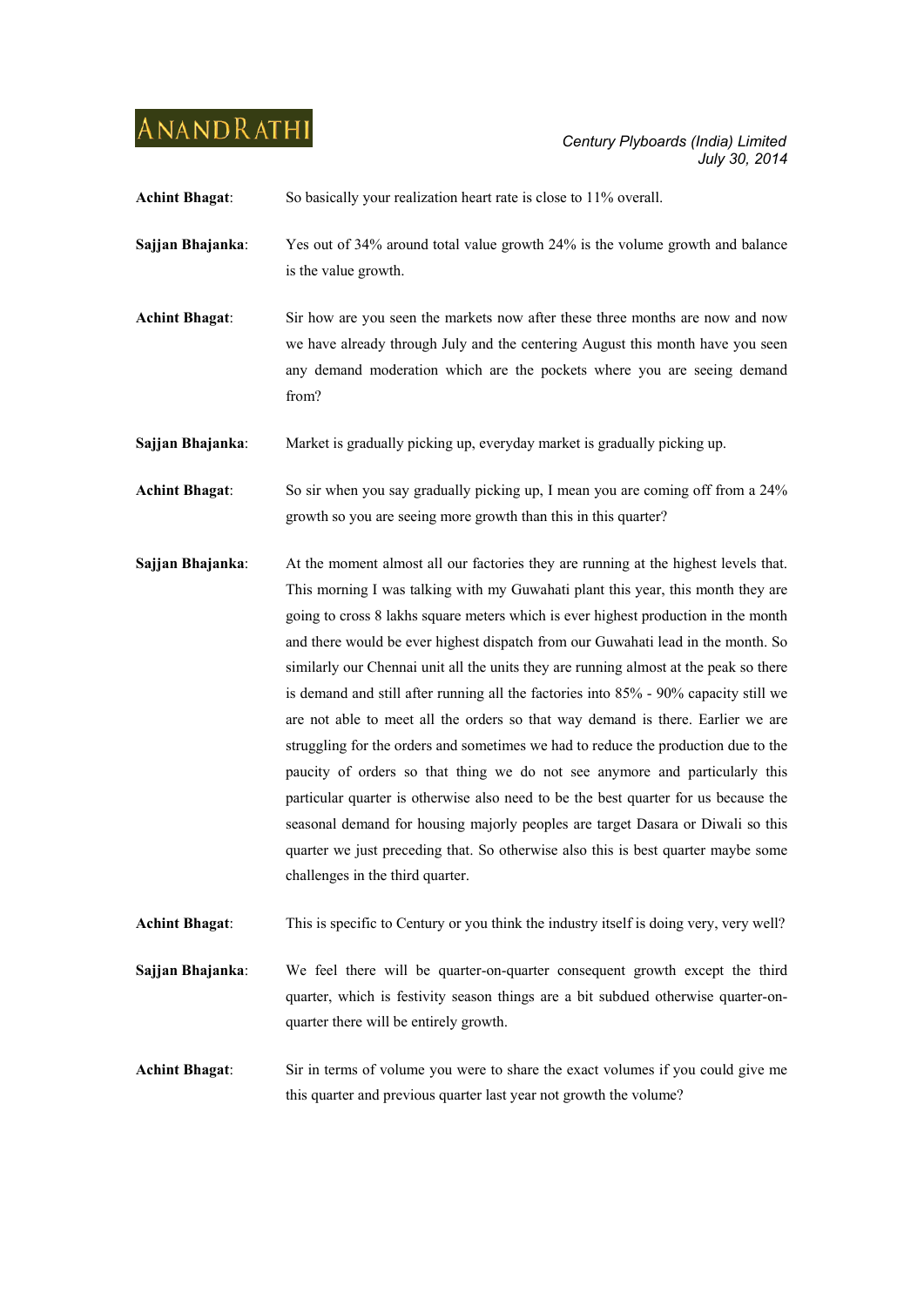| Sajjan Bhajanka:      | Volume of plywood?                                                                                                                                                                                                                                                                                                                                                                                                                                                                                                                                                                                                                                 |
|-----------------------|----------------------------------------------------------------------------------------------------------------------------------------------------------------------------------------------------------------------------------------------------------------------------------------------------------------------------------------------------------------------------------------------------------------------------------------------------------------------------------------------------------------------------------------------------------------------------------------------------------------------------------------------------|
| <b>Achint Bhagat:</b> | Plywood and laminate both that if you could share sir please?                                                                                                                                                                                                                                                                                                                                                                                                                                                                                                                                                                                      |
| Sajjan Bhajanka:      | First quarter of June 2014, June 2013 we produced around 32000 cubic meter of<br>plywood and this time we have produced near about 39000 cubic meter of<br>plywood.                                                                                                                                                                                                                                                                                                                                                                                                                                                                                |
| <b>Achint Bhagat:</b> | Sir laminates?                                                                                                                                                                                                                                                                                                                                                                                                                                                                                                                                                                                                                                     |
| Sajjan Bhajanka:      | It is about $571,000$ sheets and $6,39,000$ sheets.                                                                                                                                                                                                                                                                                                                                                                                                                                                                                                                                                                                                |
| <b>Achint Bhagat:</b> | Sir just one last question so I believe your capacity currently in plywood is close?                                                                                                                                                                                                                                                                                                                                                                                                                                                                                                                                                               |
| Sajjan Bhajanka:      | I mentioned you the sales figure.                                                                                                                                                                                                                                                                                                                                                                                                                                                                                                                                                                                                                  |
| <b>Achint Bhagat:</b> | Yes, so your capacity in plywood I believe would be close to 2.2 lakh cubic meters<br>right?                                                                                                                                                                                                                                                                                                                                                                                                                                                                                                                                                       |
| Sajjan Bhajanka:      | Yes, plywood we can produce near about 2 lakh cubic meter per annum, so 50000<br>cubic meter per quarter you can say that way.                                                                                                                                                                                                                                                                                                                                                                                                                                                                                                                     |
| <b>Achint Bhagat:</b> | Sir incrementally from hereon next year you will start facing capacity constraints?                                                                                                                                                                                                                                                                                                                                                                                                                                                                                                                                                                |
| Sajjan Bhajanka:      | Our capacity is picking up everyday.                                                                                                                                                                                                                                                                                                                                                                                                                                                                                                                                                                                                               |
| <b>Achint Bhagat:</b> | So will you be increasing the capacity?                                                                                                                                                                                                                                                                                                                                                                                                                                                                                                                                                                                                            |
| Sajjan Bhajanka:      | Demand, capacity is picking up everyday; we have created enough capacity for<br>year-on-year growth of 25% value wise and 20% volume wise for next two years.                                                                                                                                                                                                                                                                                                                                                                                                                                                                                      |
| Arun Julasaria:       | Like our Myanmar plant we have not yet be started plywood manufacturing<br>although we have created the capacity but shortage of manpower and trade<br>manpower and being challenges were there and then there was good margin in<br>Veneer so until now we are manufacturing only Veneer, but now we can start the<br>plywood manufacturing also so that will like compliment our plywood capacity<br>and in Kandla unit because it was started during the middle of the last year so now<br>it has reached almost 60% capacity so it will also reached say normal 80% - 85%<br>capacity at which we have older plants, older plants are running. |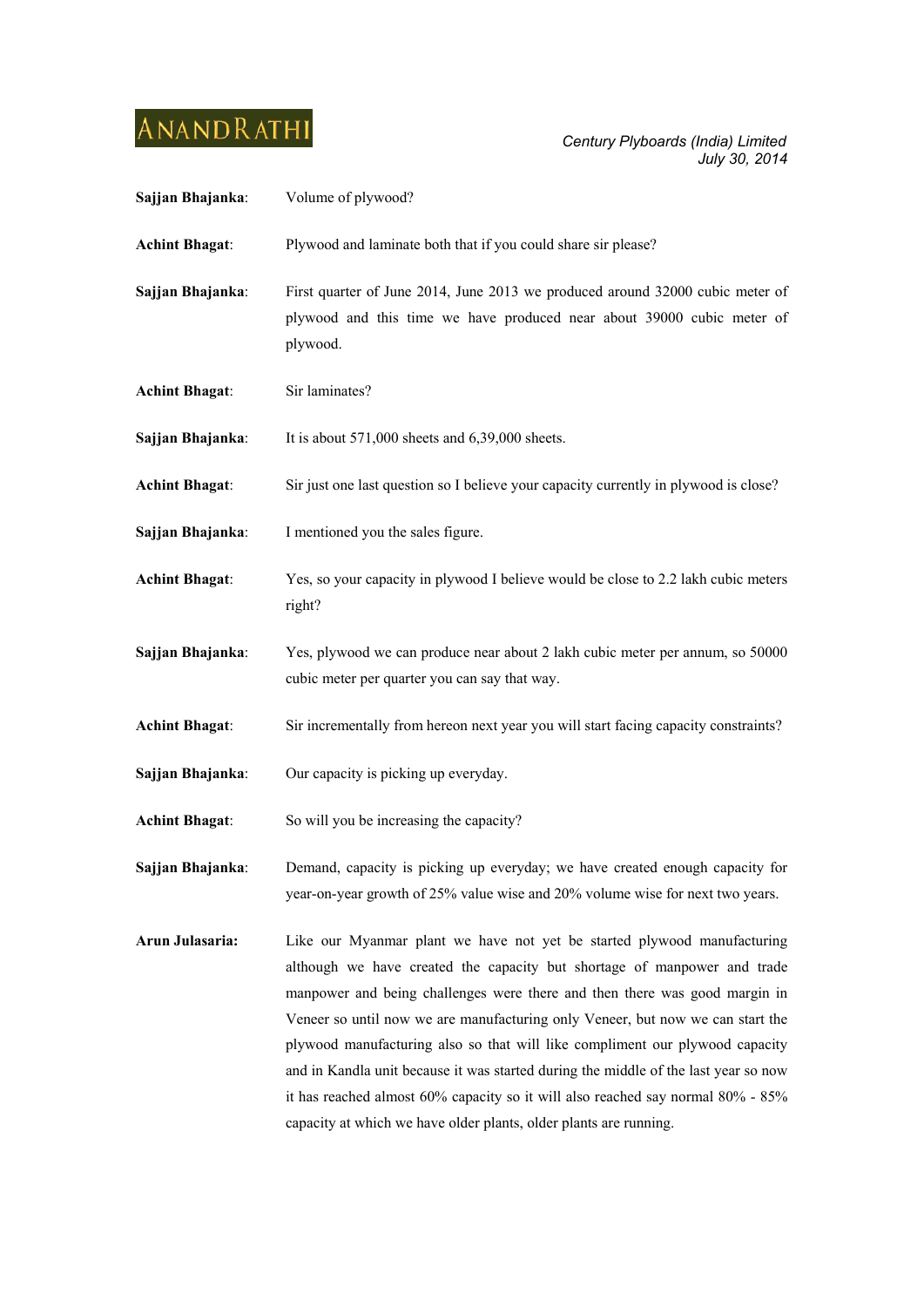- **Achint Bhagat**: Sir from Myanmar if you were to import into India would it change your costing materially or your margin would remain the same whether you sell it from importing from Myanmar or you manufacture it in India by importing only veneer from Myanmar?
- **Sajjan Bhajanka**: In Myanmar you can compare with the India's of 1980 so that time but the mindless regulations were there other things were there so now if we buy anything from Myanmar or even our own units we have to get prior approvals for every consignment and before giving approvals they ensure that the entire payment has been received into the country. So first even though it is our unit we have send advanced payment for buying the timber, but we have to for that material we have to send advanced payment and then they have to say prior approvals at what quantity at what rate we are selling rate they have restricted. So due to that restriction in the rate so far there is no profit generated in the Myanmar units and because if the rate restrictions it is transferred to the Indian unit so prolong with that this will not continue very long, because if they are changing very fast they are opening up they are changing they are bringing the reforms so may be very soon it will be open market and that time they will withdraw the restrictions on the billing so then the Myanmar profit would be booked in the Myanmar if we import anything into India because that is our 100% subsidiary and that is attempted in Myanmar. So there would not be any income tax in Myanmar or on the Myanmar unit and that profit we can transfer to our like holding company Indian company and again that will be at a conditional debt because the dividend from overseas subsidiary to the principle in India is taxed at 50%. So that advantage would be there and that money we can use in our dividend payment so there we can step the dividend tax also, if we receive dividend from Myanmar like dividend tax on that would be 15% and then that dividend will reduce our liability on dividend by 20%. So if suppose we receive 20 Crores form Myanmar or say and that we distribute to our shareholders so on that amount only we have to pay 15% tax and whereas dividend would be augmented.
- **Moderator**: Thank you. The next question is from the line of Thomas Joseph from Ambit Investment Advisors. Please go ahead.
- **Thomas Joseph:** Thanks for taking my question Sir. Just two questions I wanted to understand the fleece veneer which you supply to the domestic market smaller players are we to assume that this is in the organized market?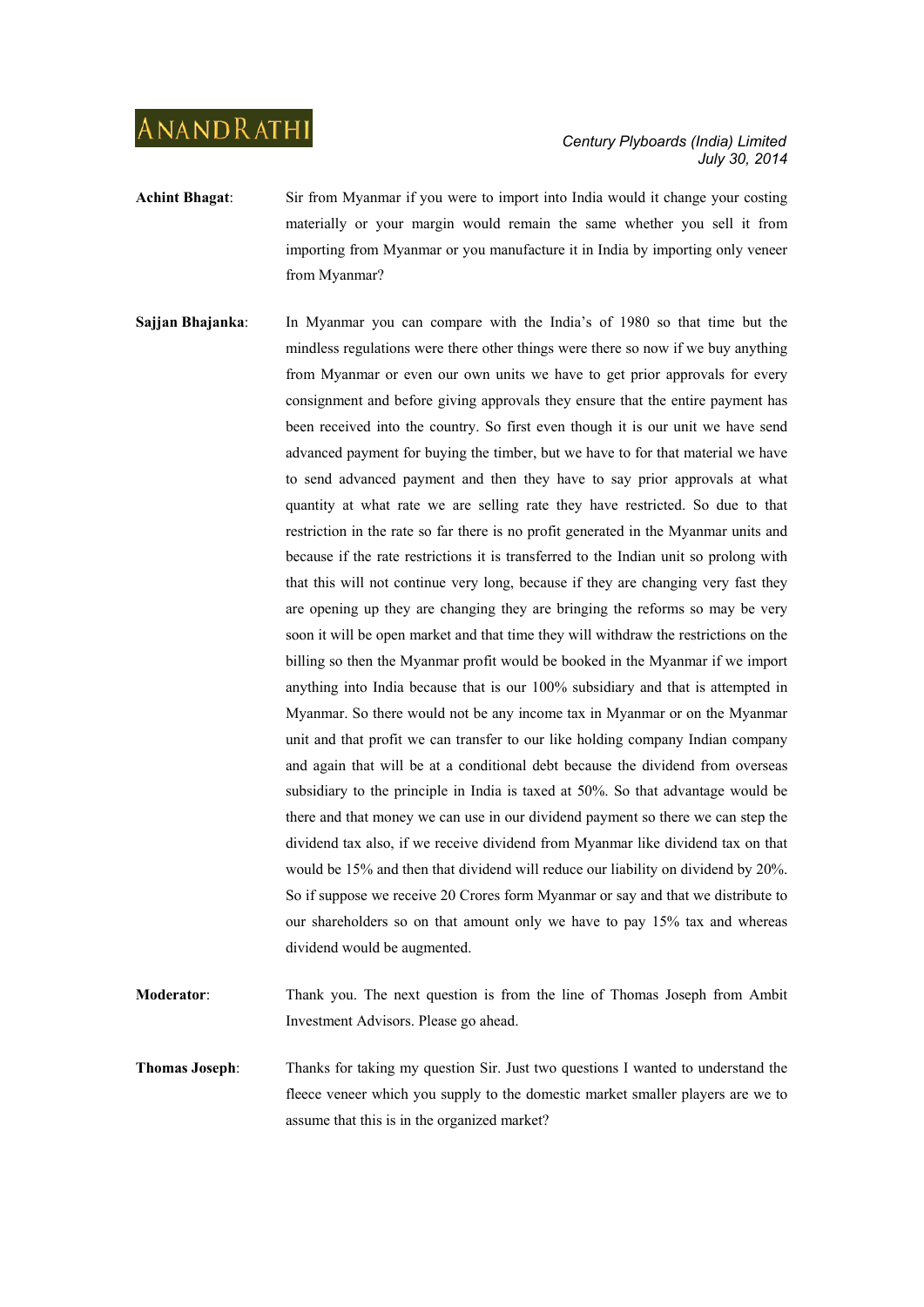- **Sajjan Bhajanka**: We are supplying fleeced veneer to organize market and that is your précised question.
- **Thomas Joseph:** Yes that is what I am trying to ask there is an organized market you are supplying to or unorganized market you are supplying to?
- **Sajjan Bhajanka:** Fleece we are supplying to probably unorganized markets. The organized player in India they have their one fleeced capacity and most of the other peers they are also imported timber they have their one stock and so they really do not buy veneer.
- **Thomas Joseph**: Just an extension of this question if that is the case then is it because we have existing or historical relationship with these guys will then unorganized market and if their supply constraints as such sales is a concern they will obviously have face problems going forward if you do not supply to them. So I just wanted to understand that logic are rational as to why you keep supplying this to them?
- **Sajjan Bhajanka:** No there are lot of other players like in the veneer market there are 35 units in India and the 35 units they run almost 70 filling land, and we run around 19 filling land out of that. So other 51 filling lands are there with the different players and out of them more than 50% are unorganized sectors. So even if we do not supply the organized players then also they have sourced in the veneer segment where there exclusively veneer manufacturer only they import timber they make veneer fleece veneer and core veneer, fleece veneer they supply to unorganized play, and core veneer they supply to us or the organized manufacturers.
- **Thomas Joseph**: So you are saying that if nobody else supplies to these unorganized there will be somebody at the end of the day will supply to the unorganized market players?
- **Sajjan Bhajanka**: Yes we will supply and now market is dynamic so this scarcity and this thing will gradually things would settle and now people they are start basically and the other countries and gradually that has started proliferating into the Indian market. So after a year or two again it will become the normal thing. Everybody will have the sourcing from we people or from the people in India or from import of the veneer.
- **Thomas Joseph**: Just one final question what percentage of your sales will supply to if it a very small percentage to supply to these small unorganized players fleece veneer?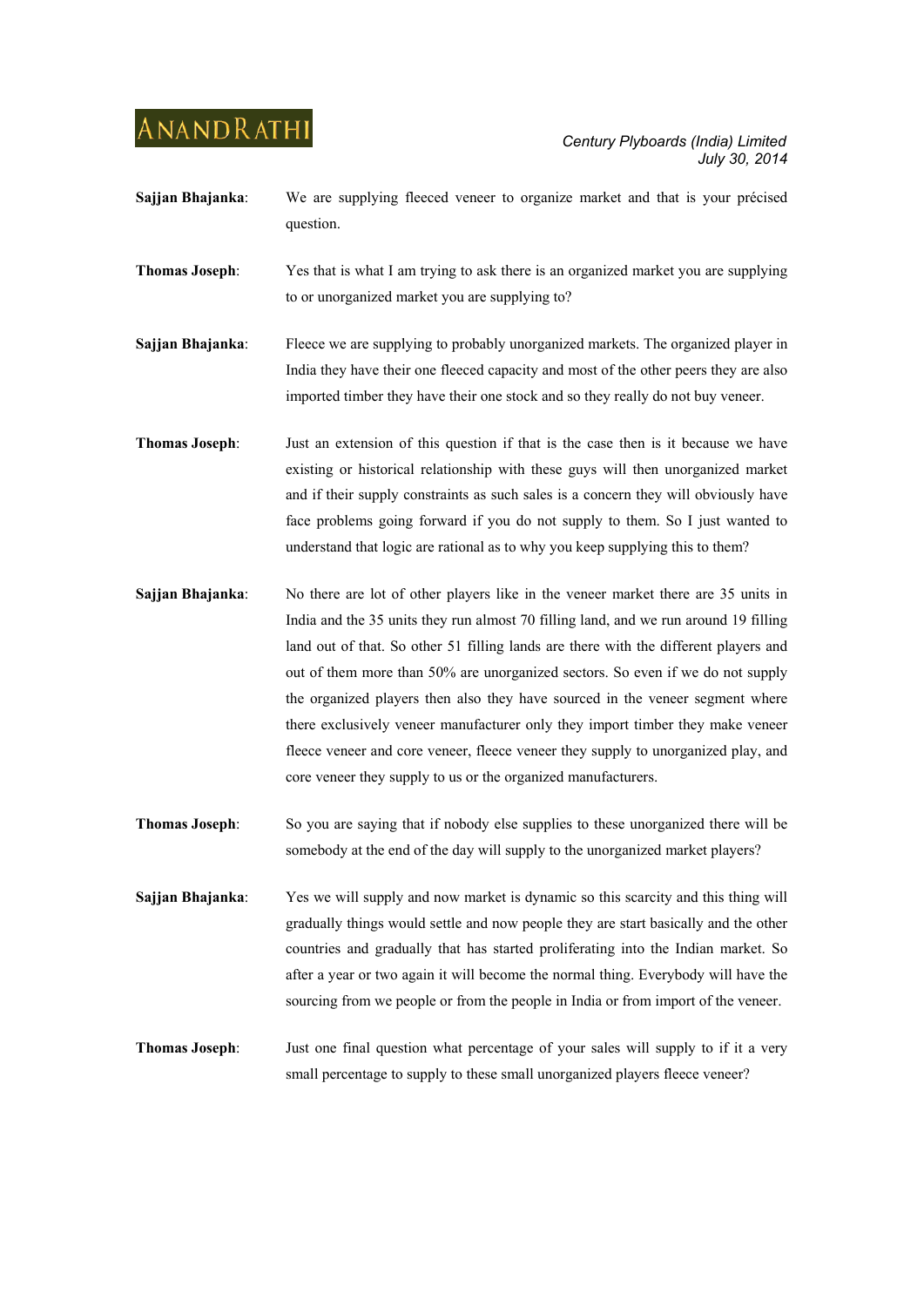**Sajjan Bhajanka**: It is hardly 10% of our total turnover, because fleece veneer requirement in plywood and particularly the unorganized players they made the thicker plywood they made block wood in the plantation areas, they make a thicker plywood so the thicker the plywood fleece requirement is less, fleece requirement for 3 mm is 0.6 mm and fleece requirement for 18 mm is also 0.6 mm. So thicker the plywood fleece percentage reduces so for these people they need only 5% fleece whereas we need 10% fleece because we make all the thicknesses and the unorganized people they make mostly the thicker plywood so where the fleece component is less so that way the total quantum of sales is not very big.

**Thomas Joseph:** It is a small number and you expect this was near 10% going forward.

**Sajjan Bhajanka**: Yes, and to add to these apart from these in order to ensure a best quality to do fleece we keep the higher grade fleece and use it for making our own plywood and sale the lower grade fleece.

**Thomas Joseph**: That is it. Thank you.

**Moderator**: Thank you. The next question is from the line of Avinash Agarwal from Sundaram Mutual Fund. Please go ahead.

**Avinash Agarwal**: Sir on this laminate part the volume growth seems to be closer to 12% but value growth is only 8% so can you just explain Sir is it because of some mix change?

**Sajjan Bhajanka:** Yes, laminate it consist of number of SKUs number of sizes, so it is difficult to say what the exact class so basically I can tell you that only the board numbers.

**Avinash Agarwal**: Sure sir, sir this 40% - 50% kind of growth that we are hoping for this year would that in more in volume terms or in value terms Sir?

**Sajjan Bhajanka:** Actually because we have increase the capacity and earlier we had capacity constraint so that time we are competing to premium products only like one hand we known either premium products in laminates we are not making enough 0.8 mm or we were not at all making 0.6 mm so each 0.8 mm and 0.6 mm are the cheaper versions but now as we have additional capacity and we are not likely to consume our entire capacity for the premium product this year so we sell like some cheaper products also. So the growth in the value would be comparatively less than the growth in volume.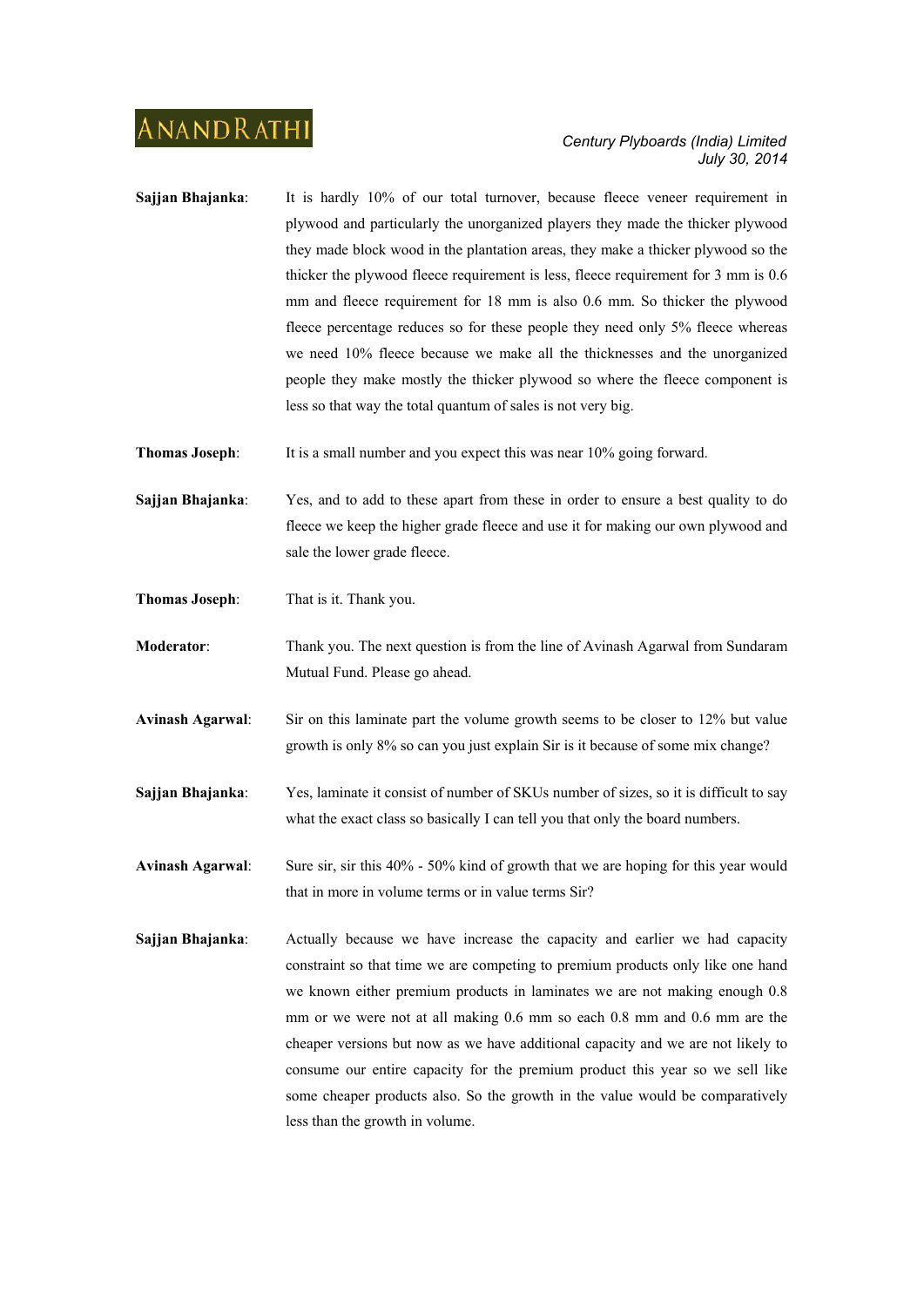| <b>Avinash Agarwal:</b> | And sir do we have any Forex component in the interest in this quarter sir.                                                                                                                                                                                                                                                                                                                                     |
|-------------------------|-----------------------------------------------------------------------------------------------------------------------------------------------------------------------------------------------------------------------------------------------------------------------------------------------------------------------------------------------------------------------------------------------------------------|
| Sajjan Bhajanka:        | No not in this quarter, we had a 1.8 Crores forex gain this quarter so none of the<br>Forex loss is booked as a finance cost.                                                                                                                                                                                                                                                                                   |
| <b>Avinash Agarwal:</b> | And in terms of interest how much should we assume for this year sir in tax rate.                                                                                                                                                                                                                                                                                                                               |
| Sajjan Bhajanka:        | Pardon.                                                                                                                                                                                                                                                                                                                                                                                                         |
| <b>Avinash Agarwal:</b> | What should you assume for tax rate sir this year?                                                                                                                                                                                                                                                                                                                                                              |
| Sajjan Bhajanka:        | It will depend upon the revenue mix from different unit but it should be<br>somewhere between 10% to 15%, PBT, PAT different would be somewhere<br>between 10% to 15% depending upon the revenue mix from different units<br>because some of our units are tax dependent and now the more and more revenue<br>will come from new risks so the gate which was mainly 3% - 4% last year will<br>definitely widen. |
| <b>Avinash Agarwal:</b> | And sir this last question on this Burma unit from where we are supplying veneer<br>right now what is the kind of turnover that unit can do sir this year.                                                                                                                                                                                                                                                      |
| Sajjan Bhajanka:        | It could be somewhere near of 150 Crores.                                                                                                                                                                                                                                                                                                                                                                       |
| <b>Avinash Agarwal:</b> | Thank you sir and all the best.                                                                                                                                                                                                                                                                                                                                                                                 |
| Moderator:              | Thank you. The next question is from the line of Nehal Shah from Antique Stock<br>Broking. Please go ahead.                                                                                                                                                                                                                                                                                                     |
| <b>Nehal Shah:</b>      | Good afternoon Sir. Sir one question can you give us the breakup in plywood<br>turnover with respect to plywood decorative veneer, fleece veneer?                                                                                                                                                                                                                                                               |
| Sajjan Bhajanka:        | I do not have the micro figures at the movement I can tell you only segmental<br>figures, sub segmental figures at the movement I will give.                                                                                                                                                                                                                                                                    |
| <b>Nehal Shah:</b>      | Fine I will take it later sir and one more thing like fleece veneer currently which is<br>there in the inventory is obviously at higher levels which were try to band so at<br>around \$850 to \$900 when are we expected to exhaust all these high cost<br>inventories by what time.                                                                                                                           |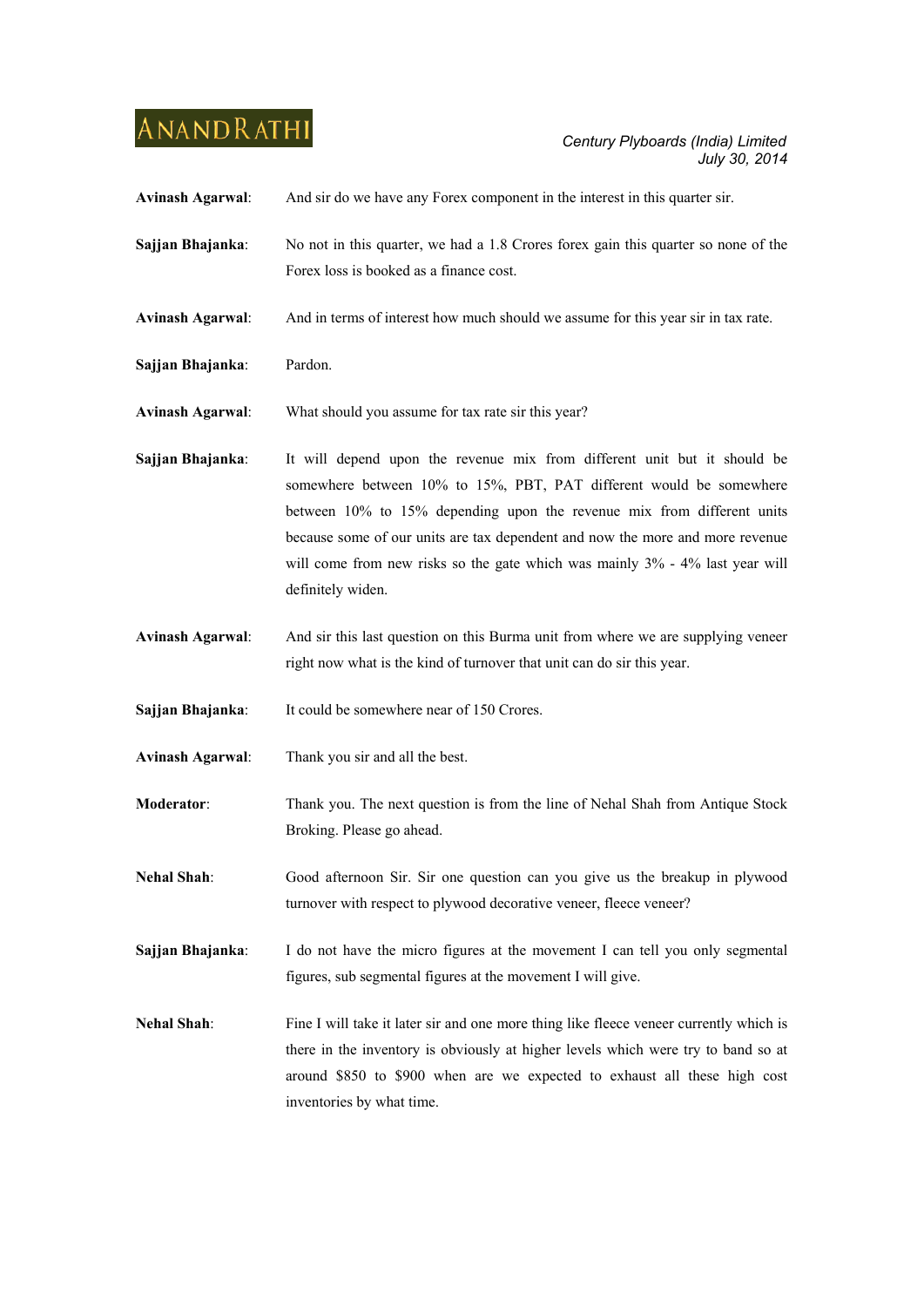- **Sajjan Bhajanka**: Of December, but Nehal we procure it at a higher rate but the price of the sales it is in the market is even higher so we are have no loss in that so we shall get some profit only. The Century and because now very few people are like us we have inventory up to December so now people are trying for the alternative ailment but at the movement no like secure ailment is there by the other units but at the same time there the existing inventory of the imported timber is depleting very fast. So many of the small manufacturers they are going out of the stock. So that way by December I think the price of veneer may increase little more so with that may give us some additional profits and even that can add some additional profits from Myanmar unit, because Myanmar now pricing is stable it is stable around \$600 - \$650 which is there procurement for as tax and cost and around \$400 duty to anti Myanmar timber enterprise that is Myanmar government so they charge around \$400 duty and then their construction and others like the all manufacturing cost, other things transpiration cost their profit so this will now stabilize around \$650 in Myanmar and with that and Indian price getting some margins.
- **Nehal Shah**: So what is the currently ruling price in Indian market fleece veneer?
- **Sajjan Bhajanka:** Current price is depending on the grade it is from Rs.15 to Rs.25 per square meter.
- Nehal Shah: No, if we want to have equivalent pricing as is there in the inventory which is 850 to \$900 that is little complex calculation with one of its fund which cost will be around \$900 so that gives around 1 cubic meter of fleece veneer and 1 cubic meter of fleece veneer is equal to 3333 square meters of 0.3 fleece veneer. So 3333 x say average Rs.20 so it become 6000 something and then in addition to this there is a 40% coat (ph) so that also fleece revenue. So that way revenue from this timber would be around Rs.85000 to Rs.90000 although almost \$1400 then we have some manufacturing cost, some transportation cost, it is little complex because there are many variations it is not like fairly converted to right so you have one product to one product we have there are various grade of fleece then there is four then there is other component.
- **Nehal Shah**: But roughly just to compare with the existing inventory costing of \$850 to \$900 current price is around \$1000 it is a rough understanding.
- **Sajjan Bhajanka**: Yes.
- **Nehal Shah:** And after December our cost is to further go down to around \$600 to \$650 per ton.